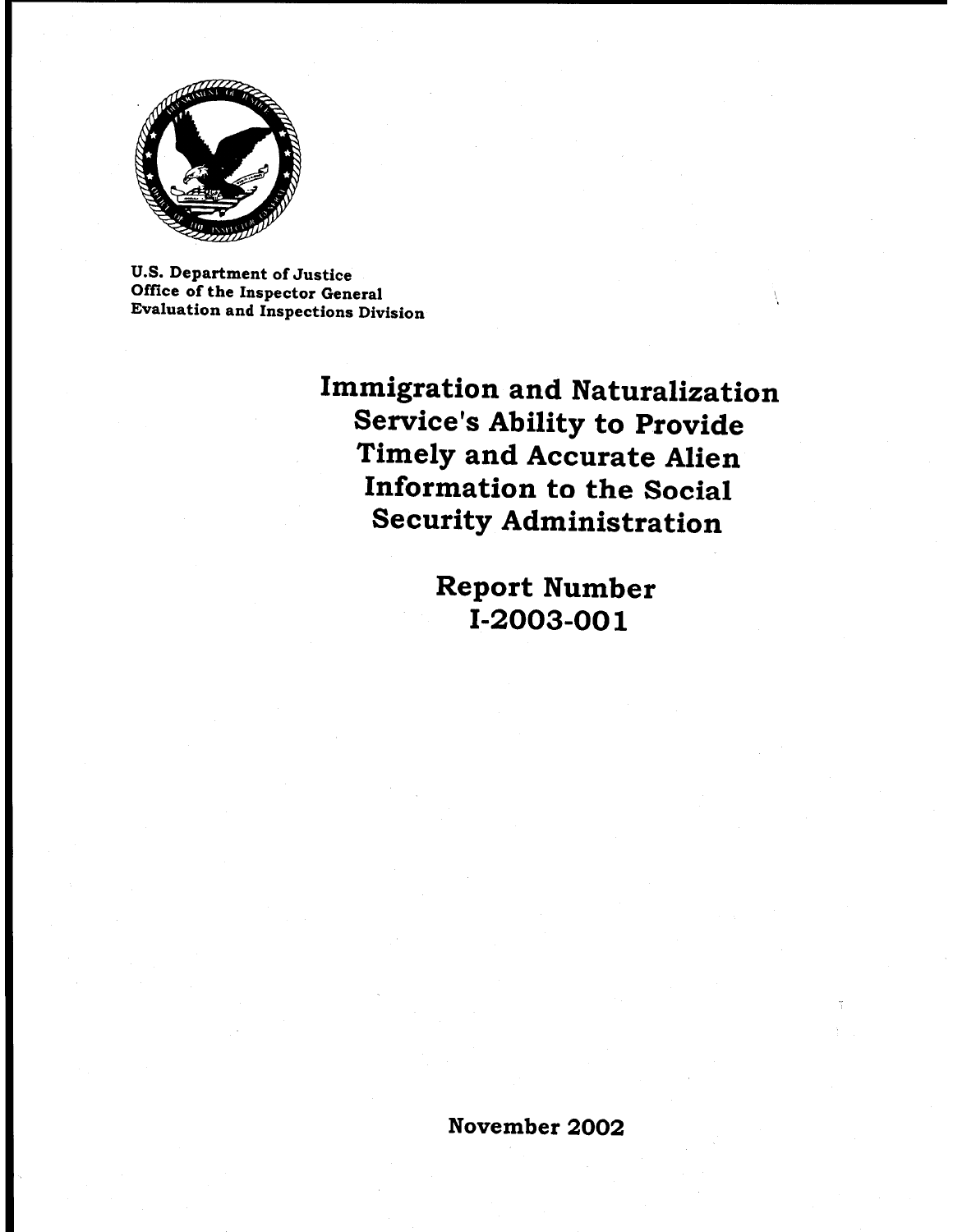November 22, 2002

The Honorable James G. Huse, Jr. Inspector General Social Security Administration 6401 Security Boulevard, Suite 300 Baltimore, MD 21235

Dear Mr. Huse:

This is in response to your letter to me dated March 15, 2002. In your letter, you asked the Department of Justice Office of the Inspector General (OIG) to assess whether the Immigration and Naturalization Service (INS) would meet timeframes for posting information about aliens into INS databases that are used by the Social Security Administration (SSA) to issue Social Security Numbers (SSNs) to aliens.

 Since the terrorist attacks of September 11, 2001, the attention on the national security implications of issuing SSNs to aliens has intensified. As you have pointed out on various occasions, the current process for issuing SSNs is vulnerable to fraud because SSA procedures do not require the verification of an alien's immigration status prior to issuing an SSN. You have recommended that the SSA implement independent verification of documents from the INS until the Enumeration at Entry program was completed.<sup>1</sup> In a 2001 Congressional Response Report, you suggested that the SSA obtain verification from the INS as to an alien's immigration status before issuing an SSN.

 In your letter to me, you stated that it is your understanding that delays have occurred in the INS's initiatives to enter information about

<sup>&</sup>lt;sup>1</sup> "Enumeration at Entry" is a term used by the SSA that refers to the process of automatically assigning SSNs to newly admitted immigrants based on electronic verification of their work eligibility status by the INS. The process uses DataShare to transmit immigrant immigration status from the INS to the SSA. The process obviates the need for the SSA to visually inspect and verify INS documents prior to issuing an SSN.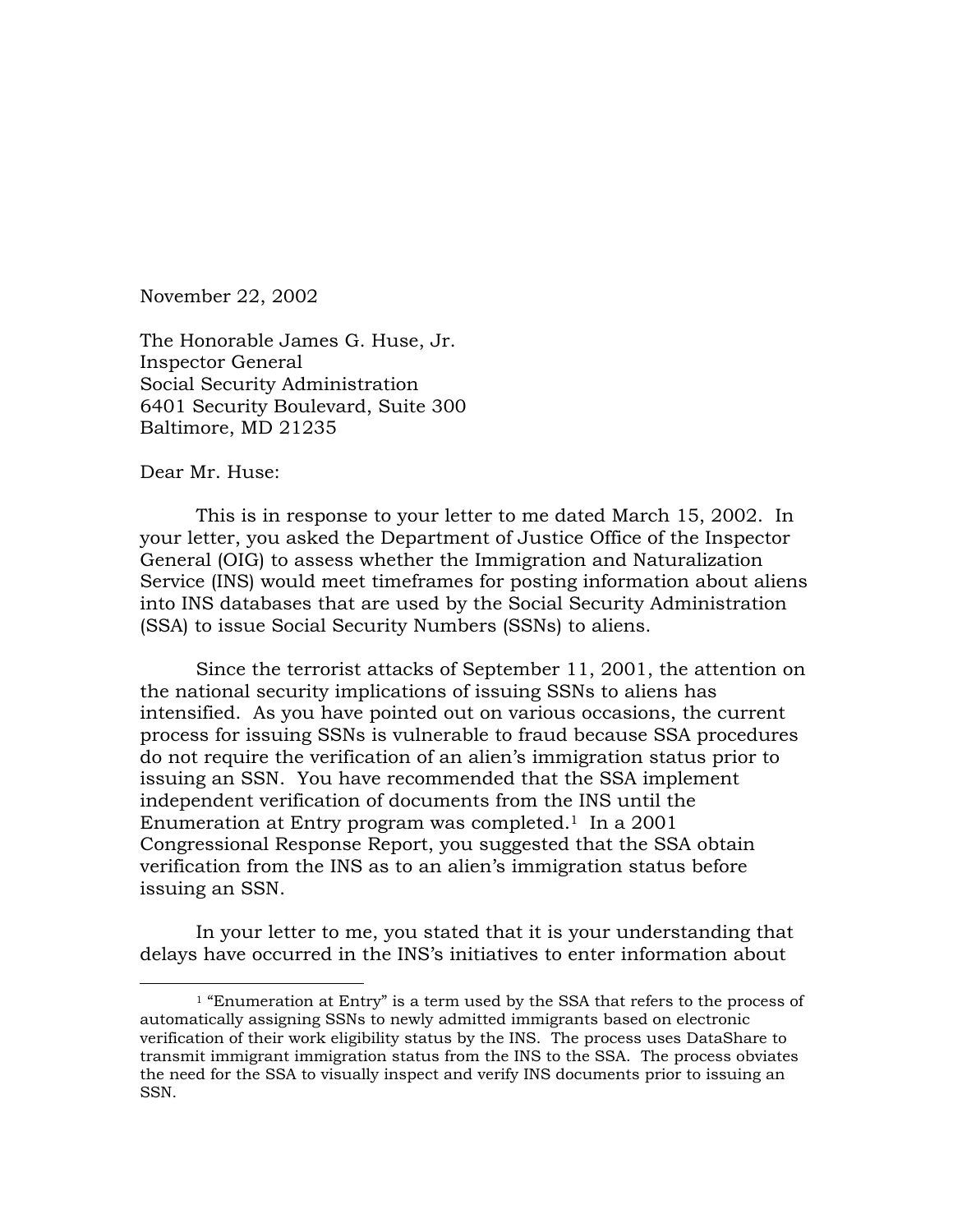aliens in INS databases, and you expressed concern that INS management of its data entry contractors may not be sufficient and could negatively impact established timeframes. You therefore asked us to assess the likelihood that the INS will meet established timeframes for the following initiatives:

- Updating information in INS systems, including the Alien Systematic Verification Index (ASVI) and the Nonimmigrant Information System (NIIS); and
- Implementing the Enumeration at Entry phase of the Department of State (DOS)/INS Immigrant Visa DataShare (DataShare) process.

To address your questions about the INS's ability to meet these timeframes, we believe it is important to describe the visa application process and to assess the INS's timeliness in updating NIIS and its implementation of the enumeration phase of DataShare. Our review therefore discusses the visa process from the time aliens file visa petitions through their entry into the United States, and the process used by the INS to provide immigrant and nonimmigrant status information on aliens to the SSA. A copy of our report, "Review of the Immigration and Naturalization Service's Ability to Provide Alien Information to the Social Security Administration," is enclosed with this letter.

In this letter, we summarize the specific answers to your questions about the INS's ability to meet identified timeframes for updating information into its databases.

#### **1. Will the INS meet established timeframes to update ASVI and NIIS approximately one week after the nonimmigrant is admitted to the United States?**

According to the information we received, the INS never established a 1-week standard for updating NIIS. In your letter, you cite new data entry standards announced by the INS in December 2001, which require that INS ports of entry ship Forms I-94, Arrival/Departure Record, to the INS's data entry contractor within two days of the nonimmigrant's admission into the United States. The new standards also require that the data entry contractor process the Forms I-94 and upload the data into a database within three days of receiving the forms. From this information, you inferred that the NIIS data would therefore be available to the SSA within five days of a nonimmigrant's admission. However, this conclusion was not correct, because the new INS time standards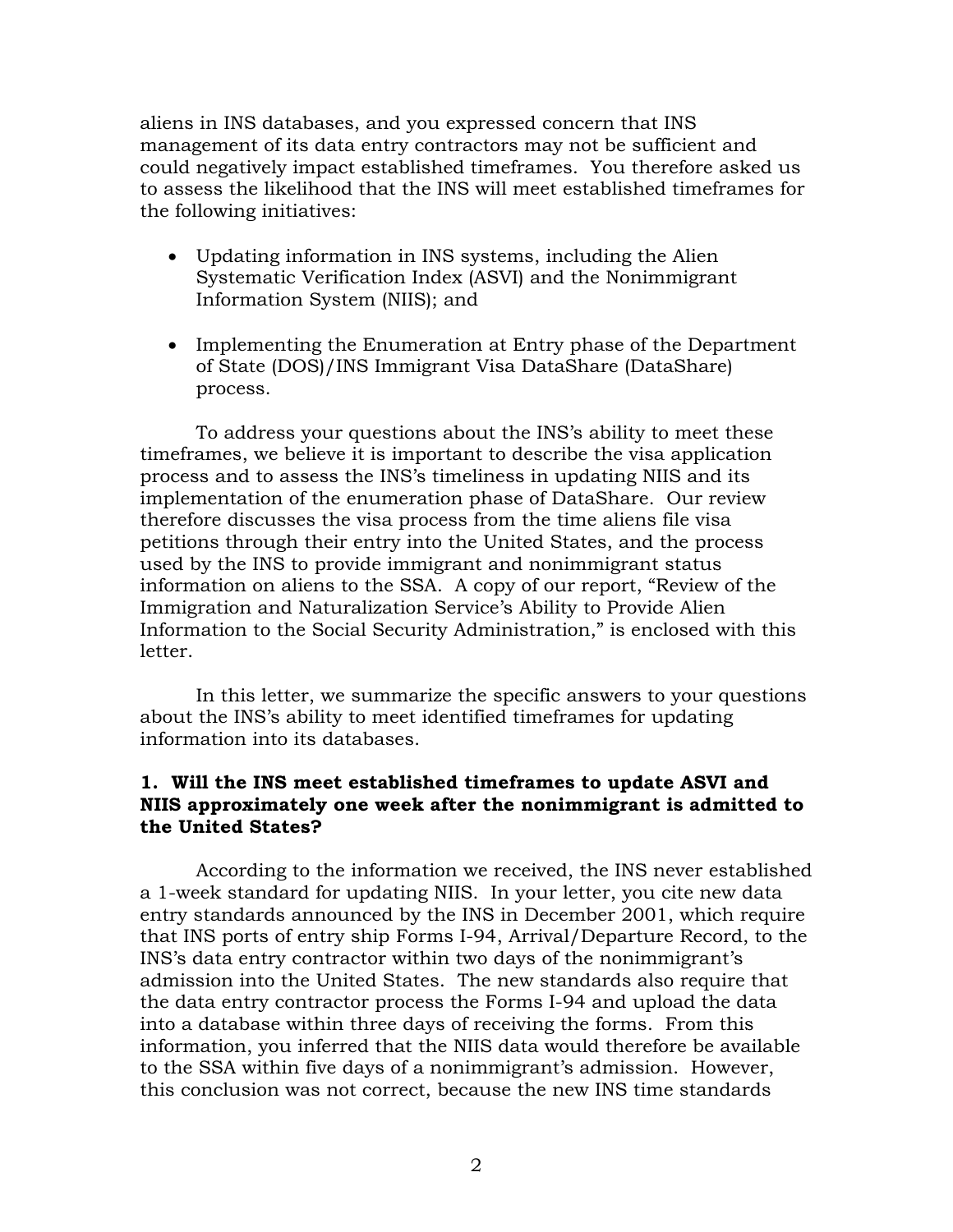apply to only a part of the entire procedure necessary to process the admission records and update NIIS. When the data entry contractor completes processing the Forms I-94, the data is transmitted to another database contractor at a different location for additional processing, which requires more time before the information is uploaded into NIIS.

ASVI is the electronic system that acts as an information conduit that allows the SSA field offices to access selected NIIS data elements. The INS updates NIIS with Forms I-94 data after a nonimmigrant is admitted and it uploads selected NIIS data elements into ASVI. That data is then available to the SSA field offices through the ASVI database. The availability of the required information is dependent on updating the selected NIIS data elements, not on updating the ASVI database.

In response to our review, the INS estimated that the entire process to upload nonimmigrant information into NIIS should take approximately 11 to 13 workdays, not 5 workdays. The INS does not track the actual time required for the collection and processing of the information. Based on our review, we believe the INS's estimate that NIIS data will be available to the SSA within 11 to 13 workdays after a nonimmigrant is admitted into the United States is based on reasonable approximations and assumptions. In fact, an informal survey conducted by your staff in September 2002 showed that 60 percent of the Forms I-94 data was available to the SSA within 10 calendar days of nonimmigrants' admissions into the United States.

#### **2. Will the INS meet established timeframes to implement the enumeration phase of the Department of State (DOS)/INS Immigrant Visa DataShare process?**

We concluded that the INS is prepared to implement the enumeration phase of the DOS/INS Immigrant Visa DataShare process when the SSA completes its modifications for DataShare.We found that the INS is able technologically to provide the SSA immigrant status using DataShare. The INS and the DOS have shared immigrant petition and application data using DataShare since 1995. The DOS has successfully transmitted immigrant visas from 15 consular posts to the INS, which accounted for 60 percent of the immigrant visas issued by the DOS. Since the DOS expanded DataShare to all its 126 visa-issuing consular posts, the INS has not experienced any significant technological difficulties with the process.

We found that the INS and the DOS have already made software modifications to accommodate the SSA's participation in DataShare. In June 2002, the INS and the DOS tested their portions of DataShare and stated that they are confident that their portions of the system work.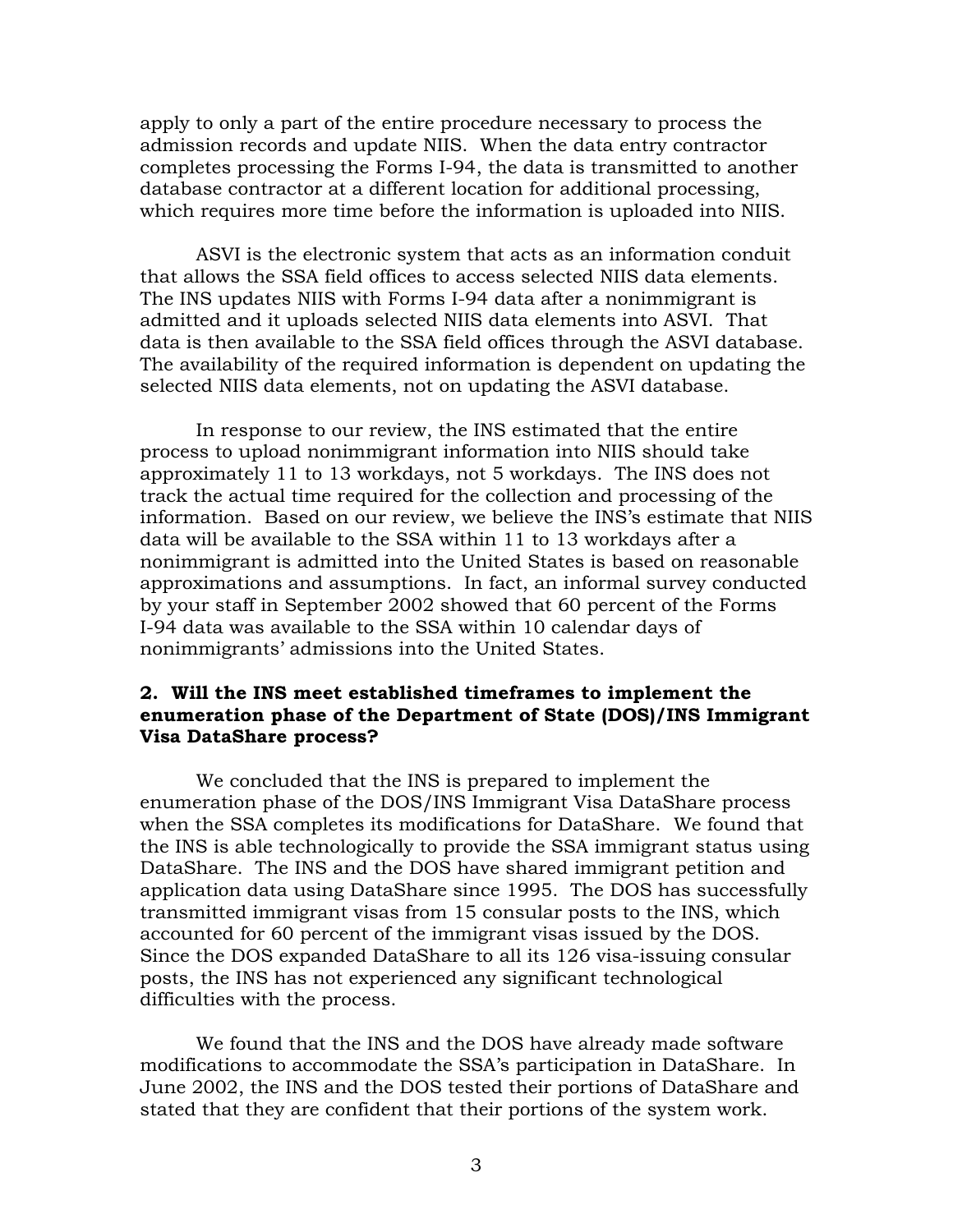However, the SSA did not participate in the test because it was addressing the communications protocol and data formatting convention issues.

 We hope this letter and the enclosed report are helpful to you in addressing the issues you asked us to examine. If you have any questions, please contact me on (202) 514-3435, or Paul Price, Assistant Inspector General for Evaluation and Inspections, on (202) 616-4620.

Sincerely,

/s/ original signed

 Glenn A. Fine Inspector General

Enclosure

cc: James W. Ziglar Commissioner Immigration and Naturalization Service

> Vickie L. Sloan Director Departmental Audit Liaison Office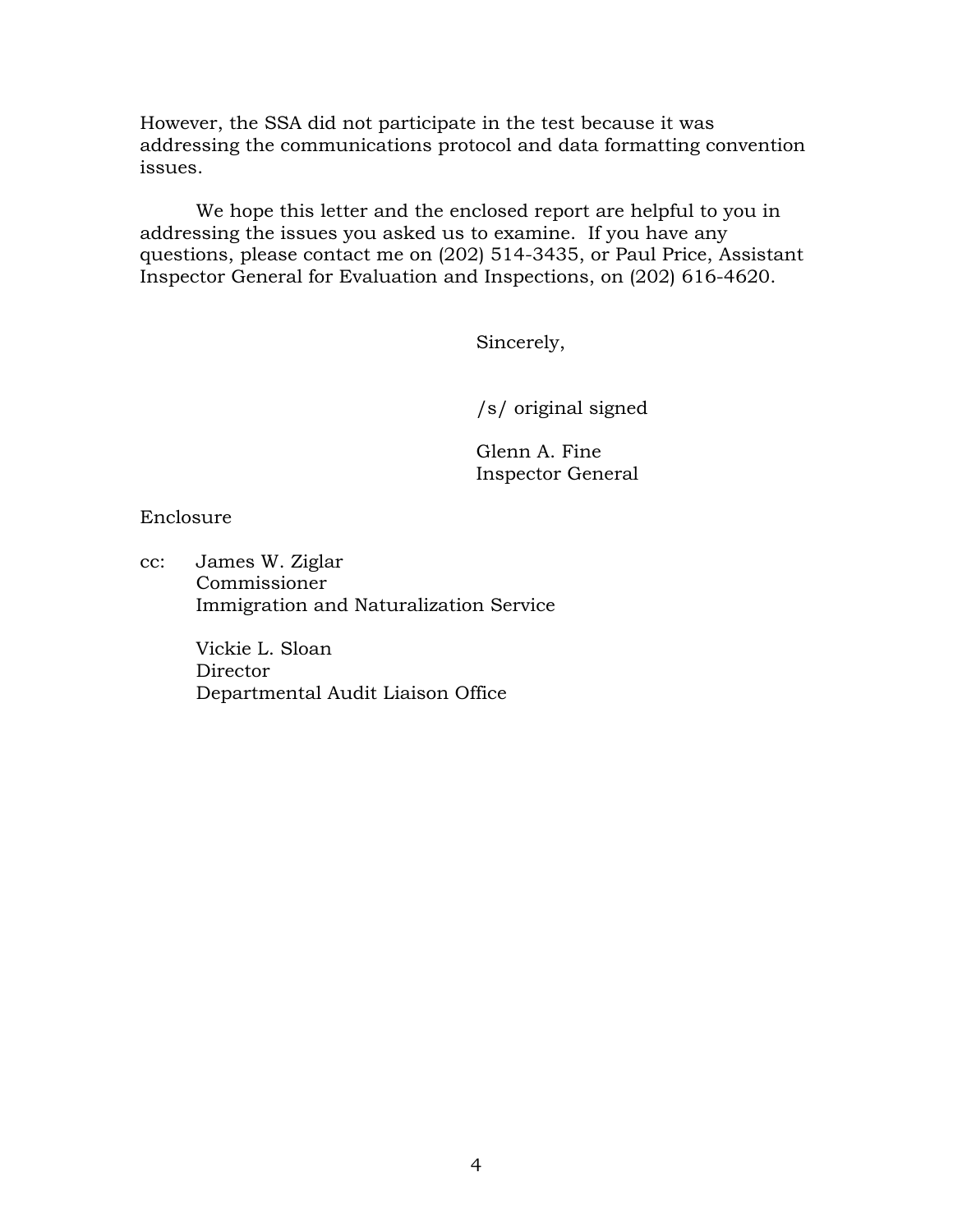## **TABLE OF CONTENTS**

| SSA's Participation in Immigrant Visa DataShare 11<br>PART 2: THE NONIMMIGRANT VISA PROCESS17                                                                          |  |  |
|------------------------------------------------------------------------------------------------------------------------------------------------------------------------|--|--|
| U.S. Port of Entry Inspection of Nonimmigrants 19<br>Issuing Social Security Numbers to Nonimmigrants 20<br>INS Ability to Ensure the Accuracy of Nonimmigrant Data 25 |  |  |
|                                                                                                                                                                        |  |  |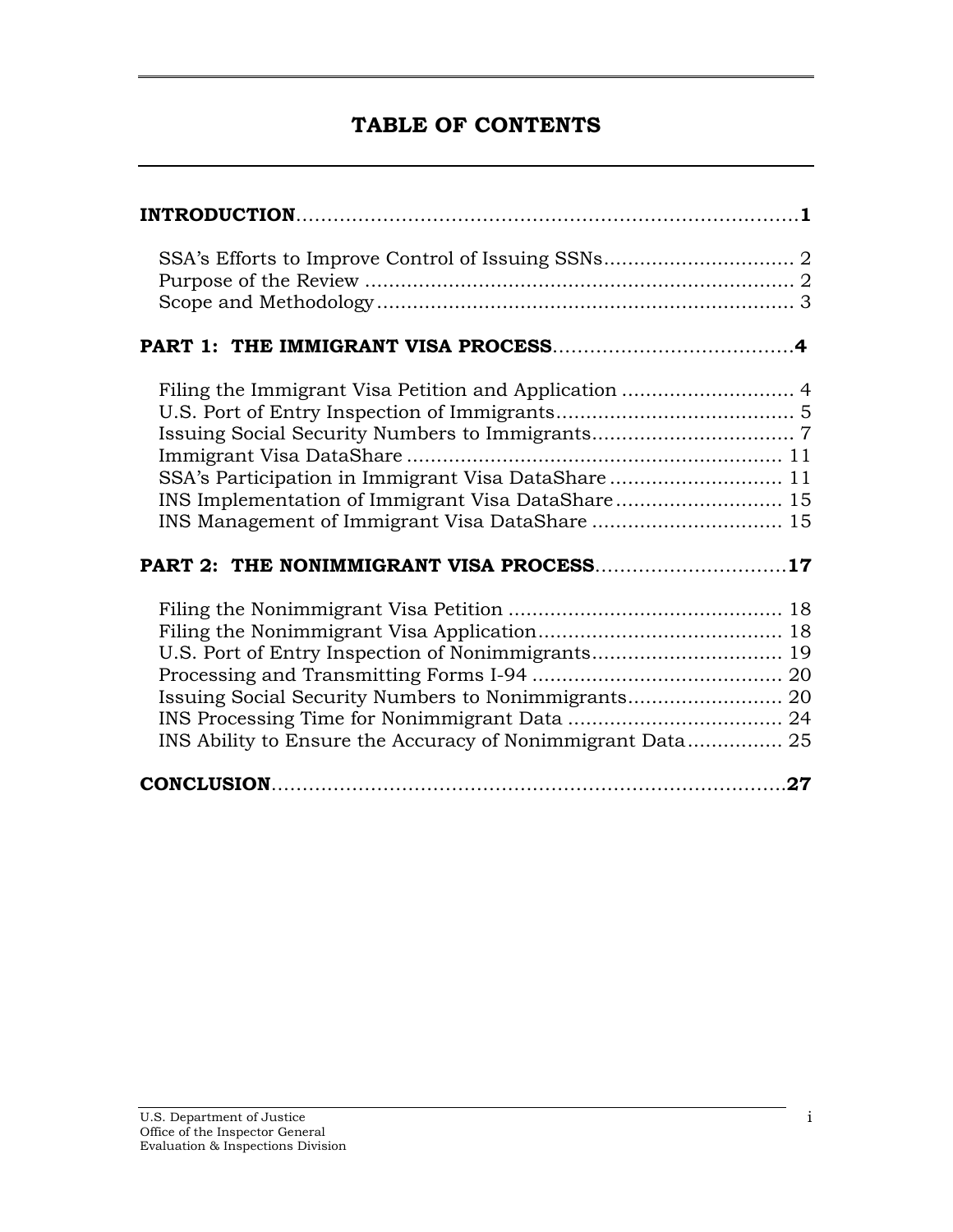<span id="page-6-0"></span> The Social Security Administration (SSA) has been concerned about the fraudulent acquisition and misuse of Social Security Numbers (SSNs) for several years. In September 2000, the SSA Office of the Inspector General (OIG) reviewed 3,557 SSNs and found that the SSA had issued 999 (28 percent) invalid SSNs. Of these, 949 cases (95 percent) involved fraudulent Immigration and Naturalization Service (INS) documents.1

 As a result of this discovery, the SSA OIG reiterated two recommendations to the Social Security Commissioner that were contained in a 1999 Management Advisory Report.2 Because of the high rate of SSNs inappropriately assigned due to fraudulent documents, the SSA OIG recommended that the SSA focus on security rather than on customer service, and also recommended that the SSA implement independent verification of documents from the INS until the Enumeration at Entry program was completed. "Enumeration at Entry" is a term used by the SSA that refers to the process of automatically assigning SSNs to newly admitted immigrants based on electronic verification of their work eligibility status by the INS. The process obviates the need for the SSA to visually inspect and verify INS documents prior to issuing an SSN. In a 2001 Congressional Response Report, the SSA OIG again suggested that the SSA verify all documents submitted by aliens before the SSA issues an original SSN.<sup>3</sup>

 Since the terrorist attacks of September 11, 2001, the process for issuing SSNs has received additional scrutiny because of its national security implications. In October 2001, the SSA OIG stated, "Most recently, we learned that SSNs may have been misused by members of foreign terrorist organizations to infiltrate American society while planning the terrorist attacks of September 11, 2001."4

<sup>&</sup>lt;sup>1</sup> "Procedures for Verifying Evidentiary Documents Submitted with Original Social Security Number Applications," September 2000, Audit Report A-08-98-41009, SSA OIG.

<sup>2 &</sup>quot;Using Social Security Numbers to Commit Fraud," May 1999, Management Advisory Report A-08-99-42002, SSA OIG.

<sup>3 &</sup>quot;SSN Misuse: A Challenge for the Social Security Administration," October 2001, Congressional Response Report A-08-02-22030, SSA OIG.

<sup>4</sup> Ibid.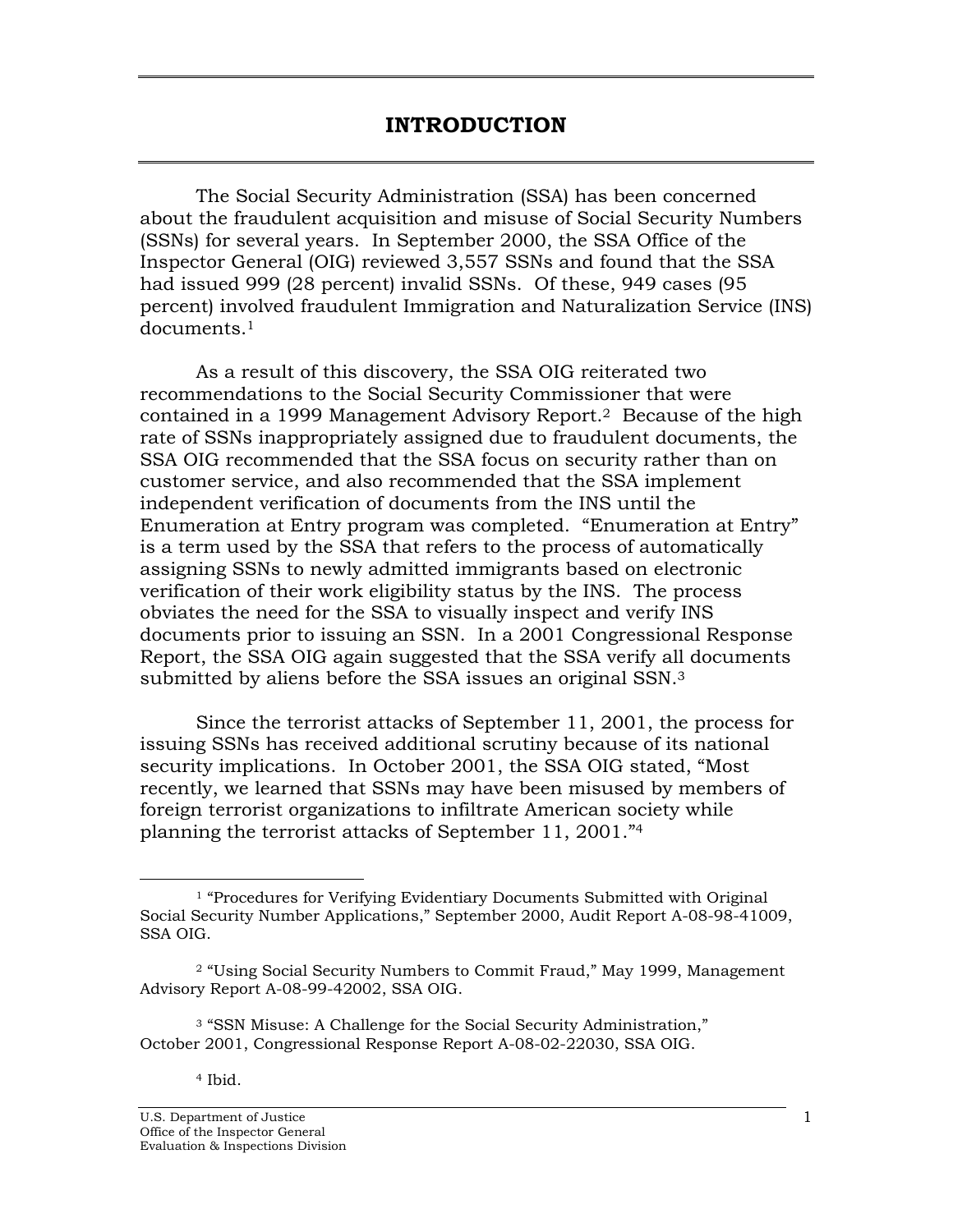#### <span id="page-7-0"></span>**SSA's Efforts to Improve Control of Issuing SSNs**

On July 11, 2002, SSA Deputy Commissioner James B. Lockhart III announced that the SSA plans to verify the immigration status of all aliens applying for SSNs who have been in the United States for less than 30 days. It will also electronically verify documents for all nonimmigrant

applicants through access to the Nonimmigrant Information System (NIIS).5 If documents cannot be verified through NIIS, the SSA will automatically initiate a manual secondary verification procedure, which will preclude an alien from receiving an SSN until the INS verifies the alien's status.

 The change in the SSA's procedures for verifying alien status requires the INS to provide timely and accurate responses to the SSA's document verification requests. Further, the use of new or modified electronic databases to conduct the verification process presents additional challenges for the SSA and INS.

## **Purpose of the Review**

 In response to a request from the SSA OIG, the Department of Justice (DOJ) OIG initiated this limited scope review to determine whether the INS can update information about immigrants and nonimmigrants into its databases and provide that information to the SSA in a timely fashion.

## **Cleaning Up SSN Records**

According to a *Washington Post* article, the SSA sent letters to more than 800,000 businesses notifying the employers of SSA records in which their employees' names or SSNs did not match the agency files. In 1999, the SSA collected \$4.9 billion in social security taxes for accounts in which there were discrepancies.

The SSA attempt to reconcile wage records and the likely increase in employer scrutiny of employees' SSNs may raise the need for, and value of, illicitly obtained, but valid SSNs. Because of the "no match" letters, aliens who are not eligible to work may find making up or stealing SSNs too great a risk. Therefore, the number of aliens who use counterfeit or fraudulent documents to apply for SSNs is likely to grow.

Source: "Record Checks Displace Workers," *The Washington Post*, August 6, 2002, p. A1.

 <sup>5</sup> NIIS is an automated central repository of nonimmigrant arrival and departure information.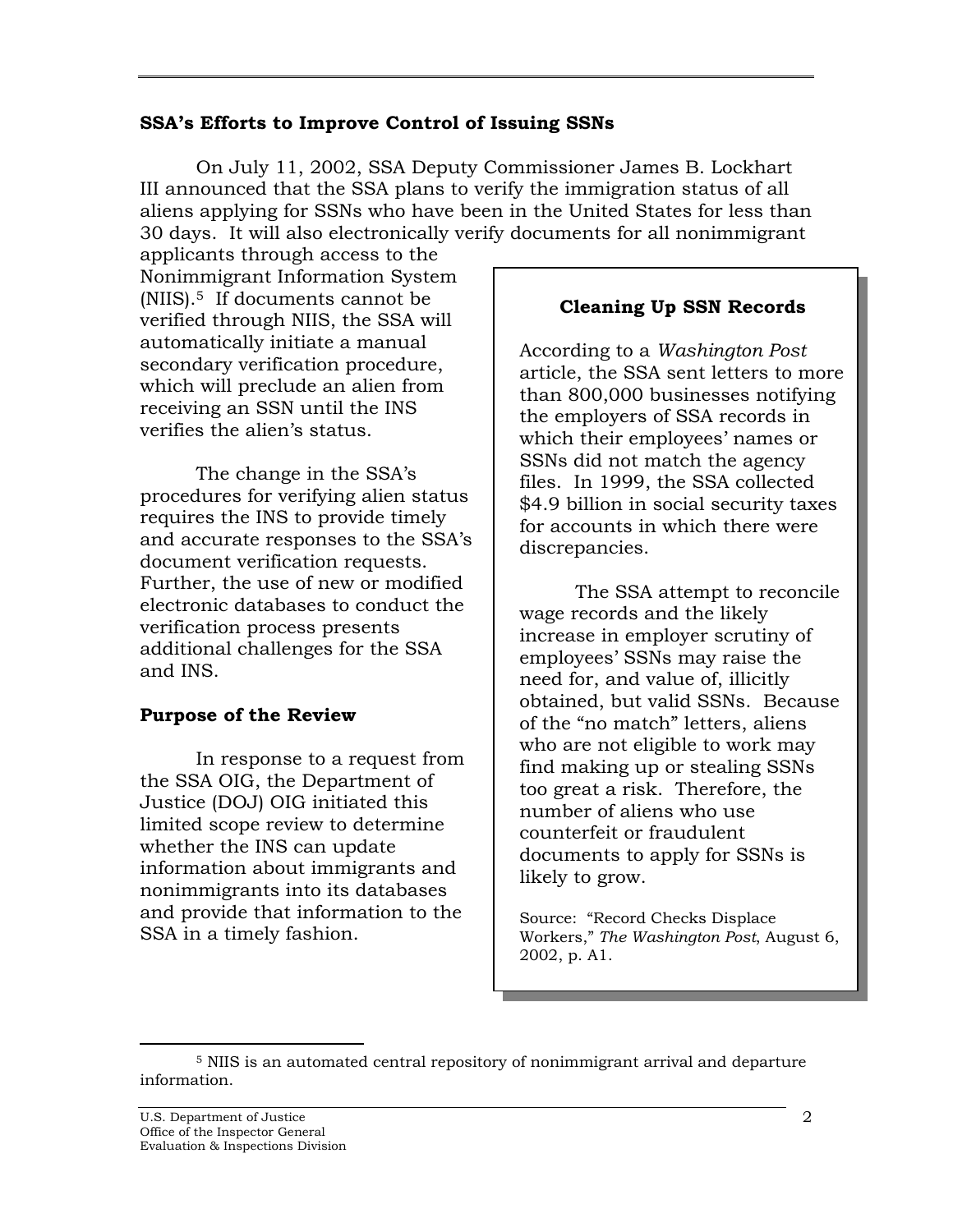#### <span id="page-8-0"></span>**Scope and Methodology**

 In our report, we discuss the visa process from the time aliens file their visa applications through entering into the United States and the processes used by immigrants and nonimmigrants in obtaining SSNs. We divided the report into two parts because the methods of providing immigrant and nonimmigrant information to the SSA differ greatly. Part 1 discusses the immigrant process and Part 2 discusses the nonimmigrant process. We examine the INS's role in providing immigrant status information to the SSA using Immigrant Visa DataShare (DataShare), and nonimmigrant status information to the SSA using the new verification process with NIIS.

 We conducted our review from May 22, 2002 to September 12, 2002. Our methodology included interviews with the INS, DOS, and SSA staff responsible for DataShare and the implementation of the SSA's electronic access to NIIS information. We reviewed the Memoranda of Understanding (MOU) between the INS and SSA and between the DOS and SSA, the INS Inspector's Field Manual, INS e-mail and correspondence related to DataShare implementation and SSA access to NIIS, DOS policy and procedures for immigrant and nonimmigrant visas as implemented by the Office of Visa Services, SSA Program Operations Manual System (POMS), SSA internal correspondence directing changes in procedure for issuing SSNs to aliens, previous DOJ OIG and SSA OIG reports, and INS and SSA congressional testimony.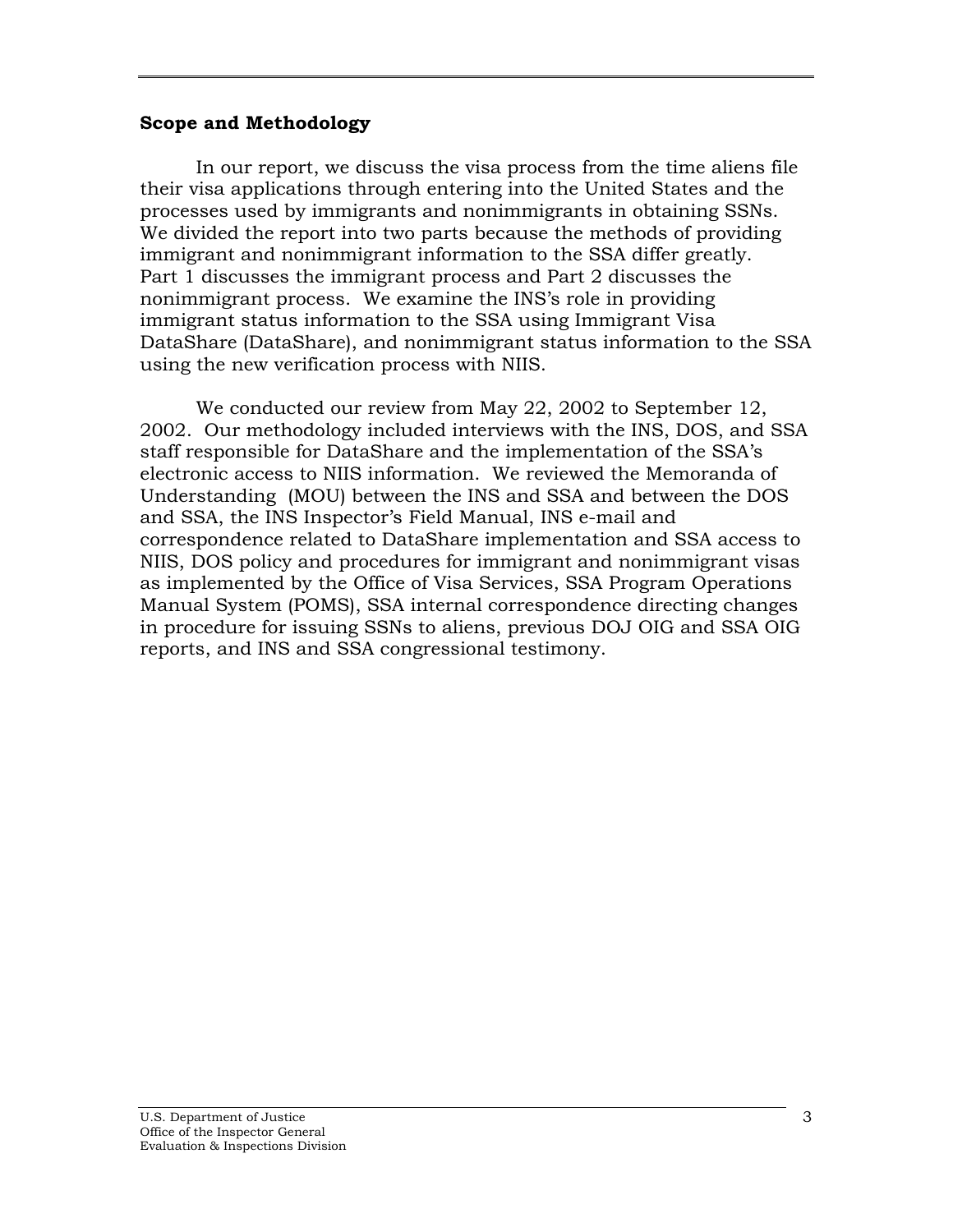## **PART 1: THE IMMIGRANT VISA PROCESS**

<span id="page-9-0"></span> This part of the review describes the process used by aliens to apply for permanent residence in the United States. After the INS approves the immigrant petitions, the aliens submit their applications for immigrant visas at DOS consular posts.<sup>6</sup> Aliens living in the United States, including nonimmigrants, (e.g., students) can file applications with the INS for adjustment of status to obtain legal permanent residence.

 Immigrants coming to the United States are divided into two categories: those who may obtain permanent residence status without numerical limit and those subject to an annual limit. The Immigration Act of 1990 (P.L. 101-649) sets the worldwide level of immigration for the latter category with an annual maximum limit that ranges from 421,000 to 675,000 immigrants depending on admissions in the previous year.

#### **Filing the Immigrant Visa Petition and Application**

 The immigration process begins with a relative or prospective employer of the intending immigrant filing a petition with the INS.<sup>7</sup> When the INS approves the petition, it forwards the petition to the DOS's National Visa Center (NVC) in Portsmouth, New Hampshire.8

 The NVC retains the petitions until the cases are ready for processing by consular officers. Petitions may remain at the NVC from a few weeks to several years depending on visa availability.9 The NVC forwards the petitions to the appropriate overseas consular posts when applicants' cases become current (i.e., visa numbers are likely to be available within the year). The NVC also mails forms and information to the intending immigrants.

 <sup>6</sup> An alien is defined as a person who is not a citizen of the United States. An immigrant is an alien lawfully admitted for permanent residence in the United States.

<sup>7 &</sup>quot;Intending immigrant" is the term used by the INS to describe an alien who is in the process of seeking immigrant status but has not yet been admitted to the United States.

<sup>8</sup> The DOS opened the NVC in April 1994, where it processes all INS-approved immigrant visa petitions.

<sup>9</sup> Immigrant visas are issued in the chronological order in which the petitions were filed until the numerical limit for the category is reached.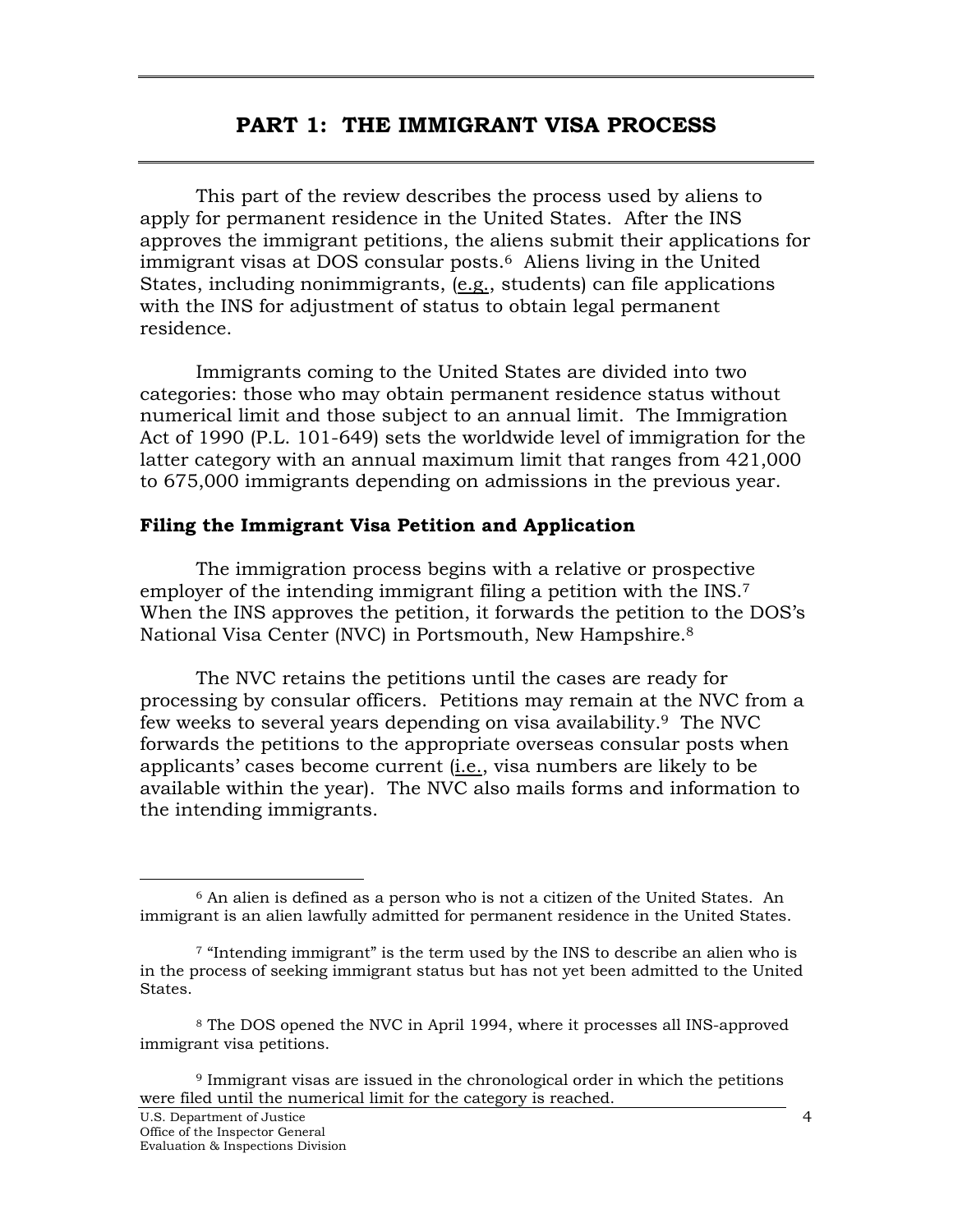<span id="page-10-0"></span> The intending immigrant completes and submits DOS Form DS-230, Application for Immigrant Visa and Alien Registration, and required supporting documents to the local consular post.10 A consular officer reviews and verifies the information in the visa application, issues the immigrant visa (IV), and prepares the IV package. The consular officer seals the package and instructs the intending immigrant to deliver it unopened to the INS inspectors (inspectors) at the port of entry (POE) in the United States.

#### **U.S. Port of Entry Inspection of Immigrants**

 Upon arrival at the U.S. POE, aliens report to a secure INS inspections area, which is divided into primary and secondary areas. Aliens report to the primary inspection area where they are processed by inspectors. The inspectors complete primary inspection of various categories of aliens and citizens by determining identity and examining the applicants' travel documents. Immigrants usually are sent to secondary inspections for further processing.<sup>11</sup>

 The inspectors in secondary inspections complete a variety of tasks to create permanent records for the arriving alien. When the inspectors determine that an immigrant is admissible into the United States, they process the IV package. The immigrant's identity is confirmed by comparing the photograph attached to the IV to the immigrant and is also cross-checked with the passport.<sup>12</sup> The inspectors verify eligibility for the visa classification indicated on the visa and verify that personal data (e.g., gender and marital status) and the mailing address on the front of the visa are correct. The inspectors examine the immigrant visa to ensure it is valid and unaltered.

 <sup>10</sup> Required documents include: passport valid for at least six months beyond the visa issuance date, certified copies of intending immigrant's birth certificate, police certificates from each locality in which the intending immigrant has resided, court and prison records if applicable, military records, photographs for official documents, and marriage certificates.

<sup>11</sup> New York and San Francisco POEs process nonimmigrants in the primary inspection lanes.

<sup>&</sup>lt;sup>12</sup> If a passport is unavailable, the immigrant's appearance is compared to government-issued identification containing the immigrant's name, date of birth, and/or signature.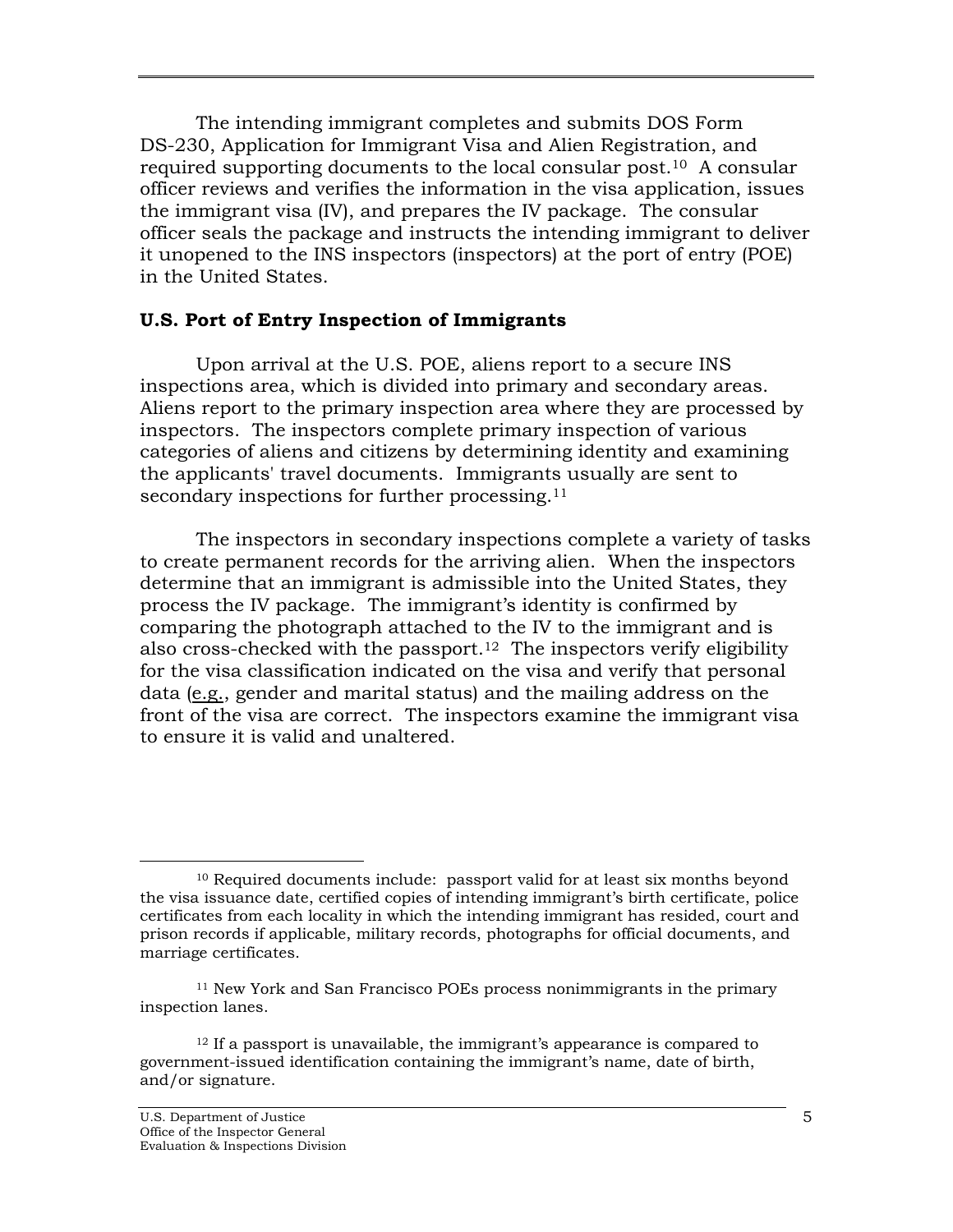When the immigrant is admitted, the INS provides the immigrant with temporary evidence of permanent resident status until it produces the Alien Registration Receipt Card (INS Form I-551). If the immigrant has a passport, the inspector amends the passport with:

- An admission stamp with the class of admission and A-number,
- A "Processed for I-551" stamp, and
- A "valid to" date of 12 months from the date of admission.<sup>13</sup>

 If the alien does not have a passport, the inspector uses Form I-94, Arrival/Departure Record to create temporary evidence of permanent resident status.14 The inspector completes the arrival portion of the Form I-94 and adds:

- A photograph of the immigrant,
- A "Processed for I-551" stamp,
- A "valid to" date of 12 months from the date of admission,
- An embossed INS dry seal that covers portions of the photograph and the "Processed for I-551" stamp,
- The immigrant's A-number,
- The date and code of admission, and
- A press print of the immigrant's right index finger.

 The inspector completes Form I-89, I-551 or I-586 Card Data Collection Form, and places it in the IV package along with other required documents, such as a birth certificate, fingerprints, and

 <sup>13</sup> Class of admission, which corresponds to the visa class [classification], identifies the legal provision under which an immigrant is admitted. Class of admission codes are the symbols representing each category of immigrant within that class of admission. For example, immigrant visas issued to spouses of U.S. citizens belong to the class of admission for Immediate Relatives, Spouse of U.S. citizen (admitted under INA 201(b)) and the admission code is IR1. The A-number, or alien number, is a unique identifier assigned to each immigrant.

<sup>14</sup> Immigrants are not required to complete Forms I-94.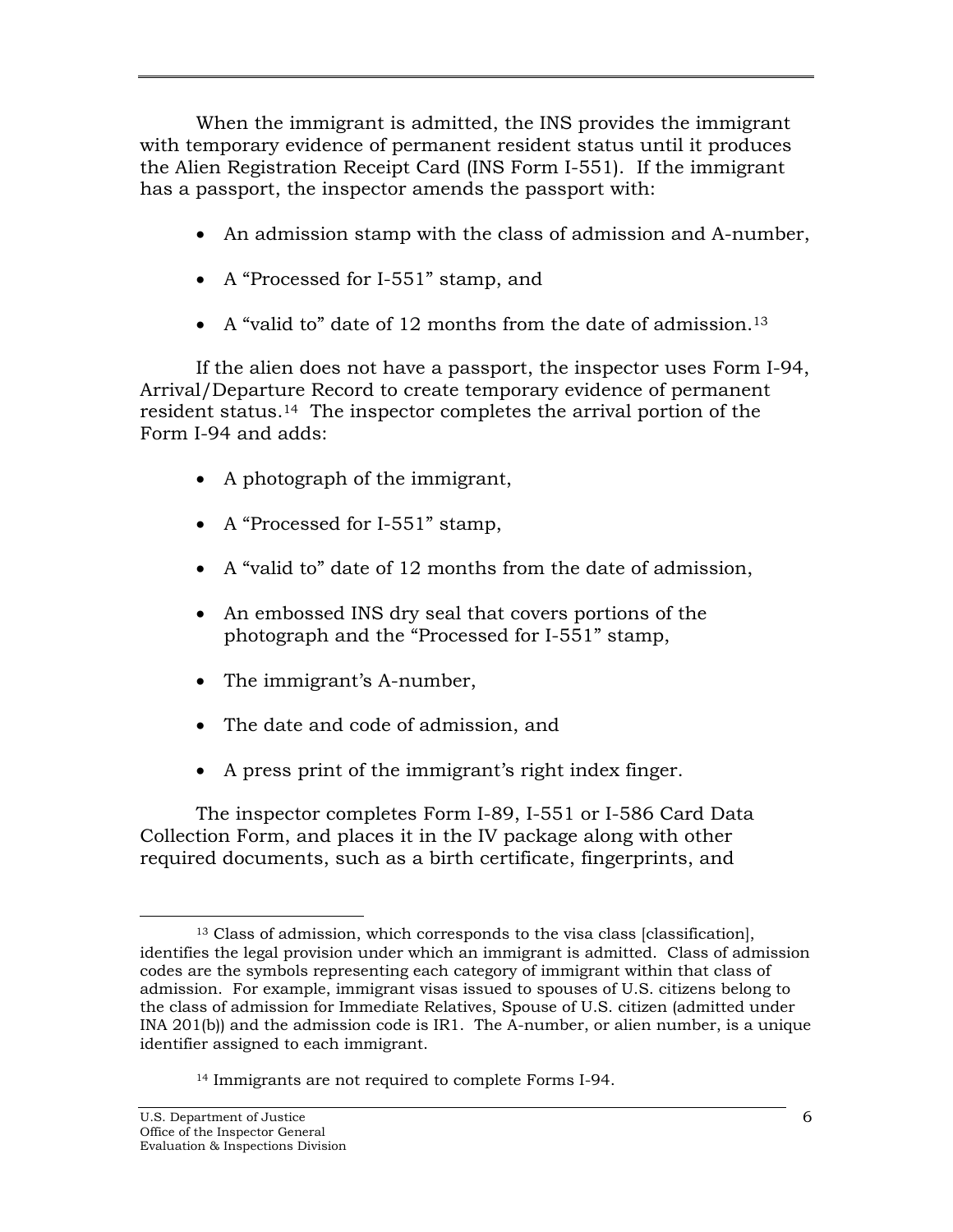<span id="page-12-0"></span>photographs.15 The immigrant is then a lawful permanent resident of the United States. The inspector tells the immigrant that the INS will mail the Alien Registration Receipt Card to the address on the immigrant visa and to check with the local INS district office if the card does not arrive within four to five months

 The POE is required to forward the complete IV package to an INS service center within 24 hours of the alien's admission to the United States.16 The service center processes the IV package, produces the Alien Registration Receipt Card, and mails it to the immigrant.

## **Issuing Social Security Numbers to Immigrants**

 Following admission to the United States, immigrants go to SSA field offices to complete Forms SS-5, Application for a Social Security Card, to obtain SSNs. The SSA requires immigrants to provide the following evidence of eligibility to receive SSNs:

- Age A document, such as a birth certificate, that is at least one year old, that shows name and date of birth or age;
- Identity A document, such as a drivers license, that was issued recently and contains a photograph; and
- Evidence of Work Authorized or Lawful Alien Status An INS document, including an Alien Registration Receipt Card, properly annotated passports, or Forms I-94.

 Prior to September 1, 2002, the SSA policy did not require its field office staffs to verify an immigrant's status (class of admission) with the INS when the immigrant was in the United States less than 30 days and the documents presented by the immigrant appeared valid. The SSA's rationale was that the INS would not yet have the immigrant's information in its automated systems and therefore would not be able to verify the immigrant's status. Effective September 1, 2002, the SSA instituted a policy change in its procedures for issuing SSNs to aliens. The SSA's new policy requires its field office staffs to receive INS verification for all INS-issued documents used as evidence of work eligibility before issuing SSNs to aliens.

<sup>&</sup>lt;sup>15</sup> The Form I-89 provides the data required to generate the Form I-551 or I-586.

<sup>16</sup> Most IV packages go to the Texas Service Center. The California Service Center processes all IV packages serviced by district offices in California.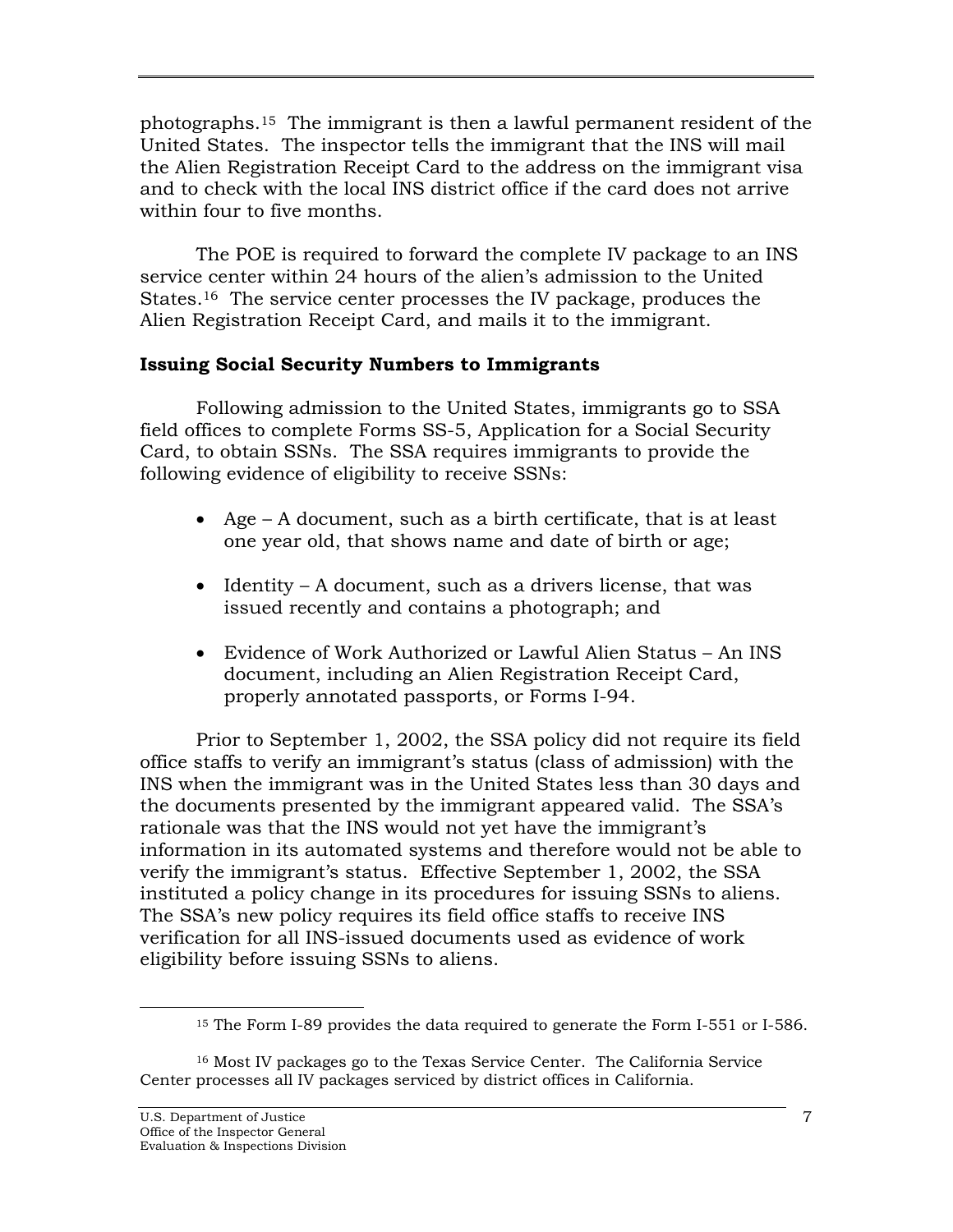The SSA verifies the immigrant's status through the SAVE program using the Alien Status Verification Index (ASVI) system. The SAVE program provides a means for federal, state, and local benefit issuing agencies and institutions to verify the immigration status of alien applicants for, or recipients of, public benefits. As mandated by the Immigration Reform and Control Act (IRCA) of 1986 (P.L. 99-603), the INS established ASVI, a nationally accessible database, of selected immigration status information on approximately 60 million alien records. Entitlement agencies electronically access this database and pay between \$.02 and \$.22 per query depending upon the access method. This automated process is known as primary verification.

 All SSA field offices have access to ASVI. The immigrant's A-number is entered into the ASVI system. The system provides a response within three to five seconds. The response is compared to the immigration status as represented on the documents provided by the immigrant.

 When an immigrant has been in the United States for less than ten days and the ASVI response does not confirm the immigrant's status (i.e., the immigrant's information is not in ASVI), the SSA enters the application in the Modernized Enumeration System (MES) as a "suspect" document.17 The SSA queries ASVI again when the immigrant has been in the United States more than ten days. If the second query is unsuccessful, the SSA uses secondary verification to validate the INS documents.

 In secondary verification, the SSA prepares an INS Form G-845, Document Verification Request. The SSA mails the form and copies of the immigrant's INS documents to the local INS district office for verification of the immigrant's status.18 The INS processes the SSA's query and mails the response to the SSA field office. The response time varies from 10 to 20 workdays.<sup>19</sup>

<sup>&</sup>lt;sup>17</sup> The application remains pending in MES until the INS verifies the validity of the document and the SSA clears the application.

<sup>18</sup> The SSA completes INS Form G-845 and sends it and copies of the INS documents presented with the SSN application to the INS where an INS employee checks multiple databases, makes notations as to work eligibility on the form, and returns it to the SSA field office.

<sup>&</sup>lt;sup>19</sup> The response time for mandated agencies is 10 days and nonmandated agencies, 20 days. The term "mandated" refers to those programs and overseeing agencies required by the IRCA and Personal Responsibility and Work Opportunity Reconciliation Act of 1996, P.L. 104-193, 110 Statute 2168 to verify an applicant's immigration status. The SSA is a nonmandated agency.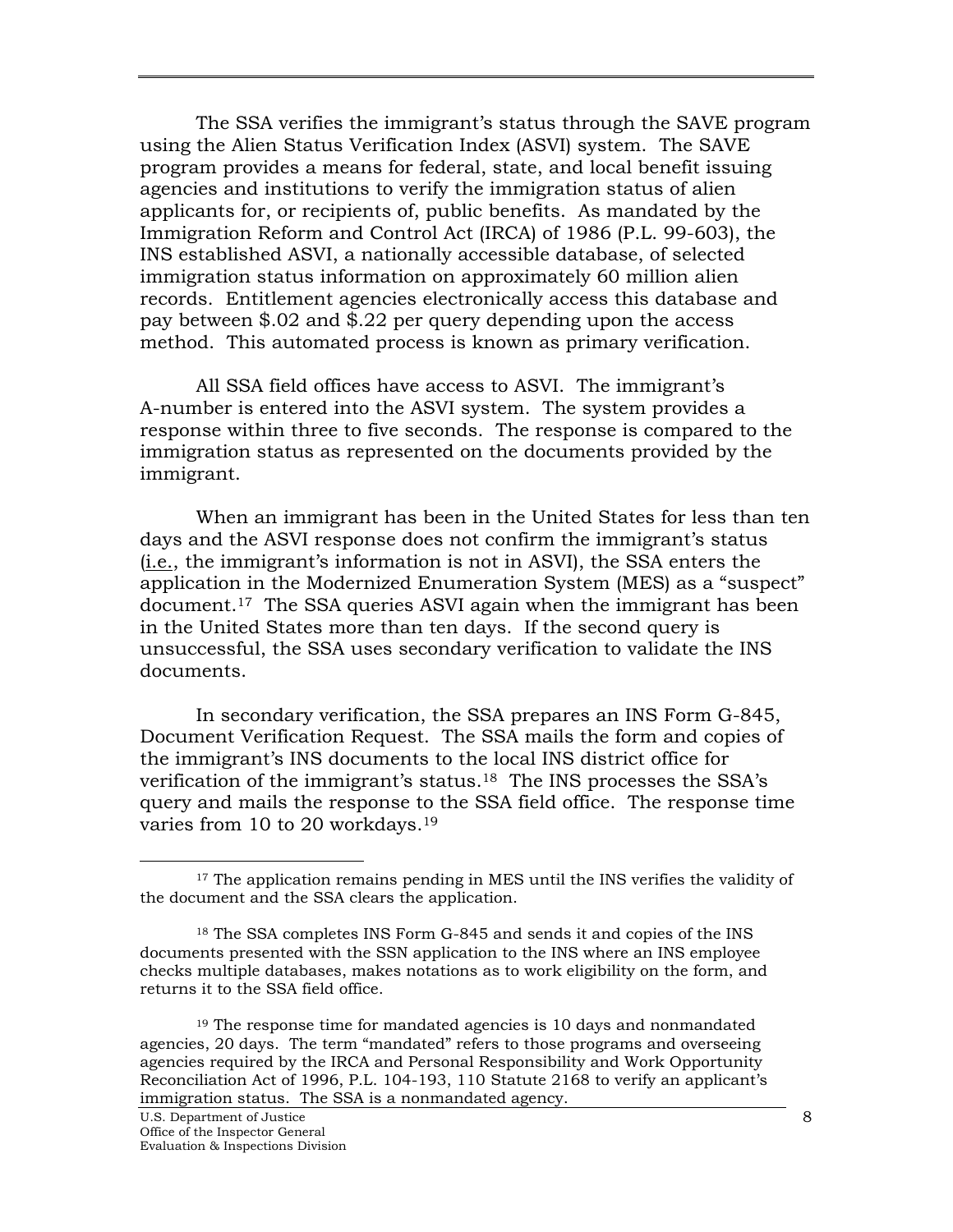While waiting for a response, the SSA queries ASVI weekly. If the SSA receives verification from ASVI before the secondary verification response is received, it completes the SSN application process.

 Once the ASVI check or the secondary verification process confirms the immigrant's status, the application is certified and entered into MES. During processing, MES performs automatic edits for missing, misplaced, or inappropriate data. 20 When the application passes the edits, MES produces an SSN card for the immigrant, usually within five workdays.

 The current immigrant processing from initial visa application to issuing an SSN is shown in Figure 1 on the next page.

 <sup>20</sup> Examples of missing, misplaced, or inappropriate data include alpha characters in fields designated as numeric only, unidentifiable state postal codes, or blank fields.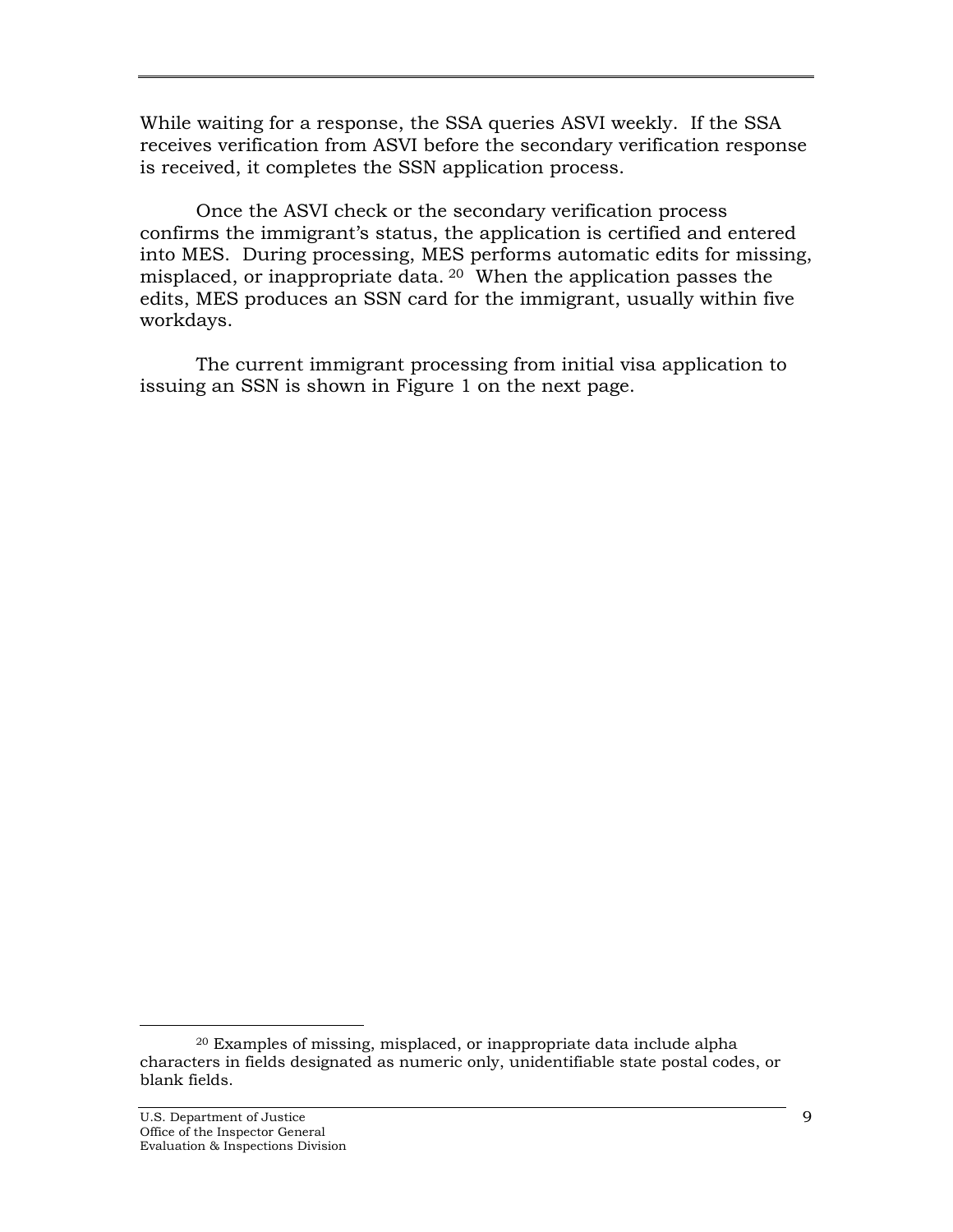

U.S. Department of Justice Office of the Inspector General Evaluation & Inspections Division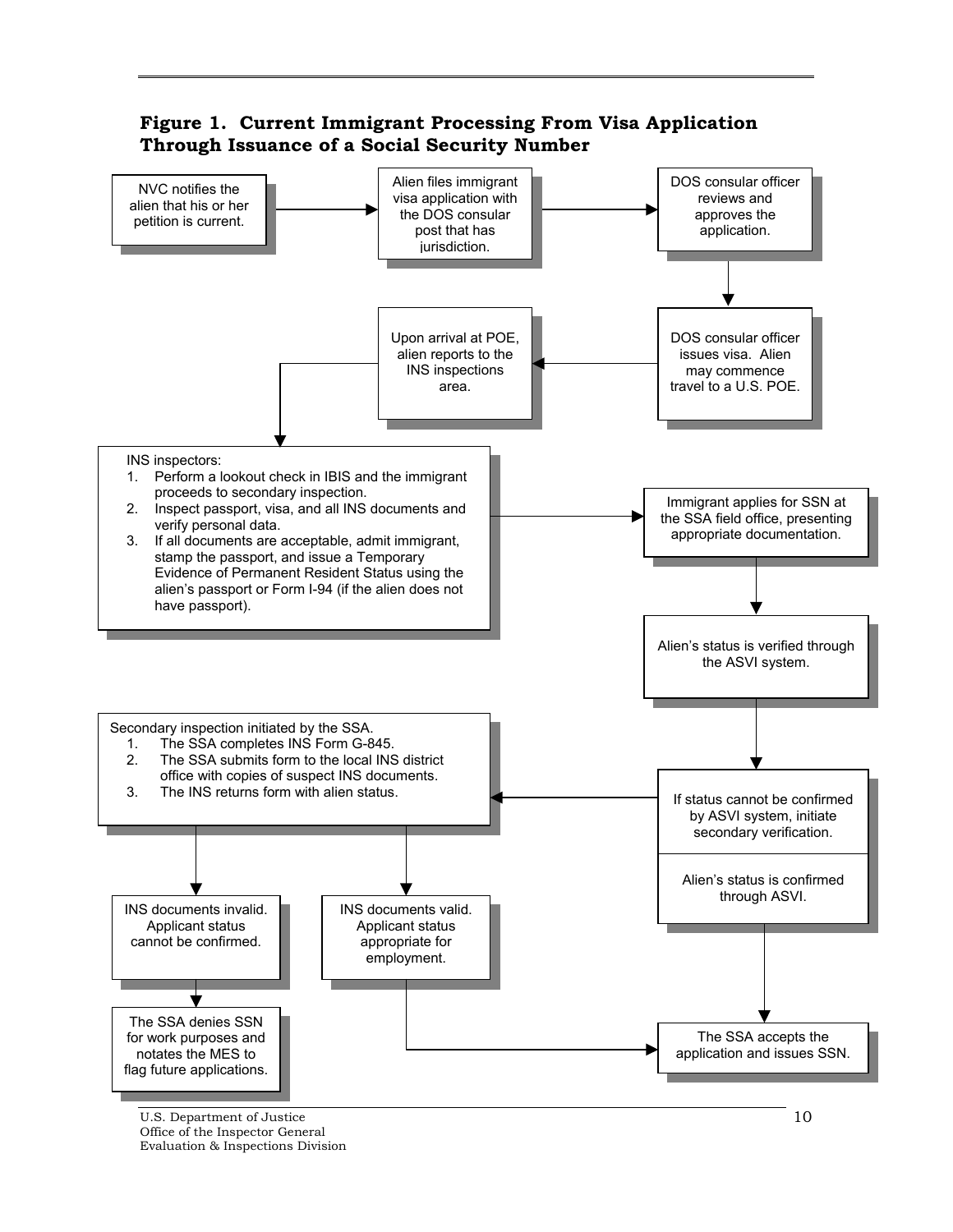#### <span id="page-16-0"></span>**Immigrant Visa DataShare**

 Immigrant Visa DataShare, initiated in June 1995, allows the INS and DOS to electronically exchange data and track an immigrant's petition and application throughout the immigration process from initial filing to the immigrant's admission at a POE. DataShare is not a separate data system. It integrates existing INS, DOS, and U.S. Customs Service (USCS) data systems to process, transmit, and share information between the agencies. The petition and application information moves electronically with the immigrant's file as it is processed, eliminating the need for reentering information at each step of the immigration process. DataShare can also be used to detect fraud because aliens presenting altered or counterfeit documents will not have a corresponding record in DataShare. The DOS and INS can verify information to make betterinformed decisions regarding whether to issue visas or admit aliens into the United States.

 DataShare has improved the speed of data transfer as well as the quality of the data. By receiving immigrant visa petition information at the NVC electronically, the DOS reduced its data entry workload. In addition, the INS sends the immigrant visa hard-copy petitions to the NVC, so the NVC can compare the electronic and hard-copy information to ensure that the information matches. The availability of immigrant visa information to inspectors at POEs via the Interagency Border Inspection System (IBIS) provides a mechanism to verify the immigrant's visa status.21 Visa status information is available through DataShare usually within eight hours from the time the immigrant visa is issued at a DOS consular post.

 In FY 2001, the DOS processed 615,979 IVs, approving 396,689 of them and disapproving 219,290. DataShare processed 240,340 IVs (61 percent) issued by 15 consular posts. In February 2002, the DOS expanded DataShare to all 126 immigrant visa-issuing consular posts. Currently, 16 POEs use DataShare to process immigrants.

#### **SSA's Participation in Immigrant Visa DataShare**

 In response to the terrorist attacks on September 11, 2001, the SSA reviewed its policies and procedures and determined that enumeration at entry, the electronic processing of immigrant SSN applications, would be more secure than its current method of

 $21$  The USCS maintains IBIS, which provides the law enforcement community with access to computer-based law enforcement files of common interest.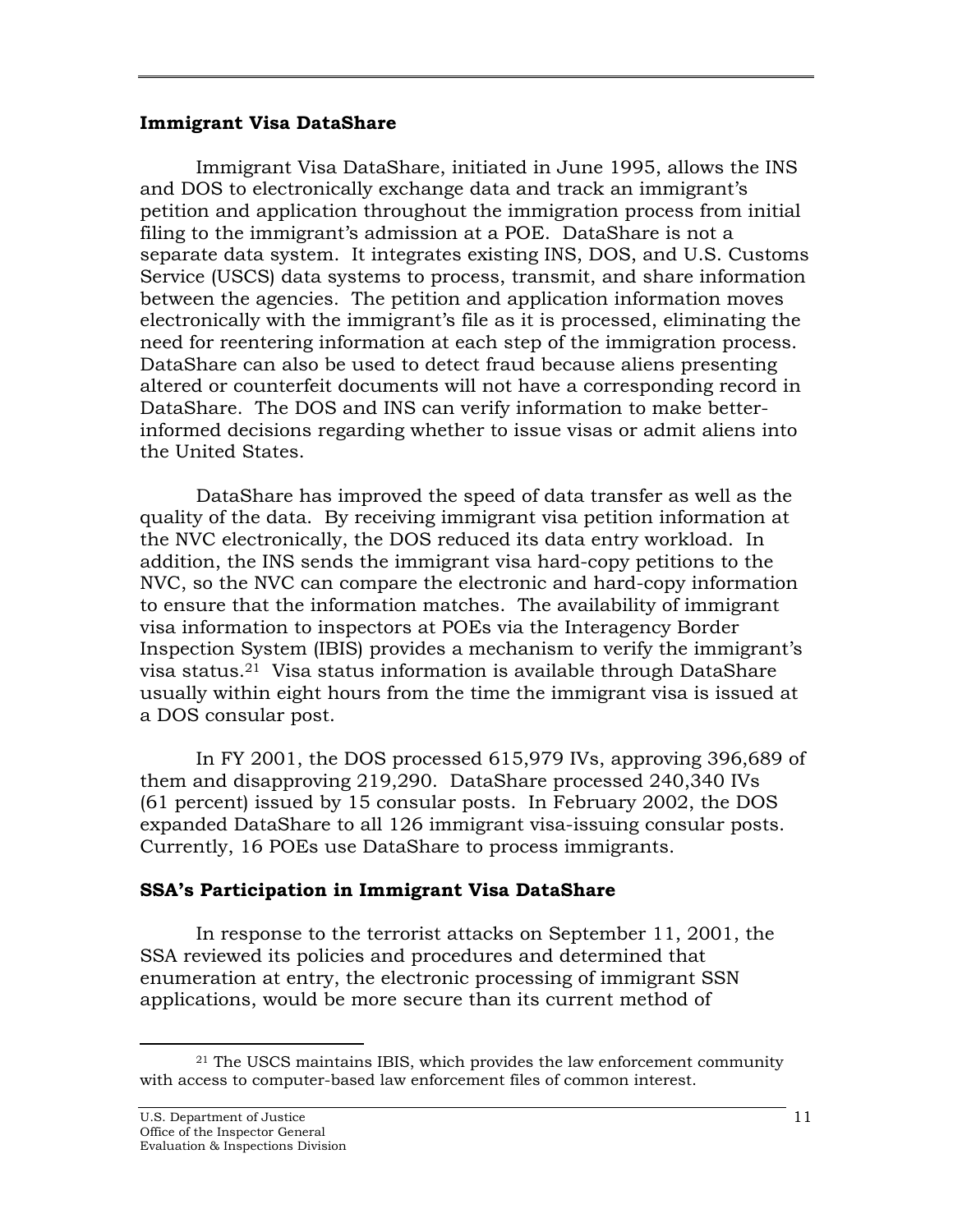processing SSN applications.22 The enumeration at entry process is described in Figure 2 on the next page.

 To support SSA's enumeration at entry process, the INS and SSA Commissioners signed an MOU in 2000 that governs the extension of DataShare to electronically deliver information on admitted immigrants to the SSA. The goals of this project are to:

- Reduce proliferation of fraudulently obtained SSN cards,
- Streamline data collection,
- Reduce duplicative efforts between government agencies, and
- Reduce the burden on immigrants who must currently go to an SSA field office and provide the same information provided to the DOS and INS.

 <sup>22</sup> Testimony of SSA Deputy Commissioner, James B. Lockhart III, before the Senate Finance Committee, Subcommittee on Social Security and Family Policy, July 11, 2001.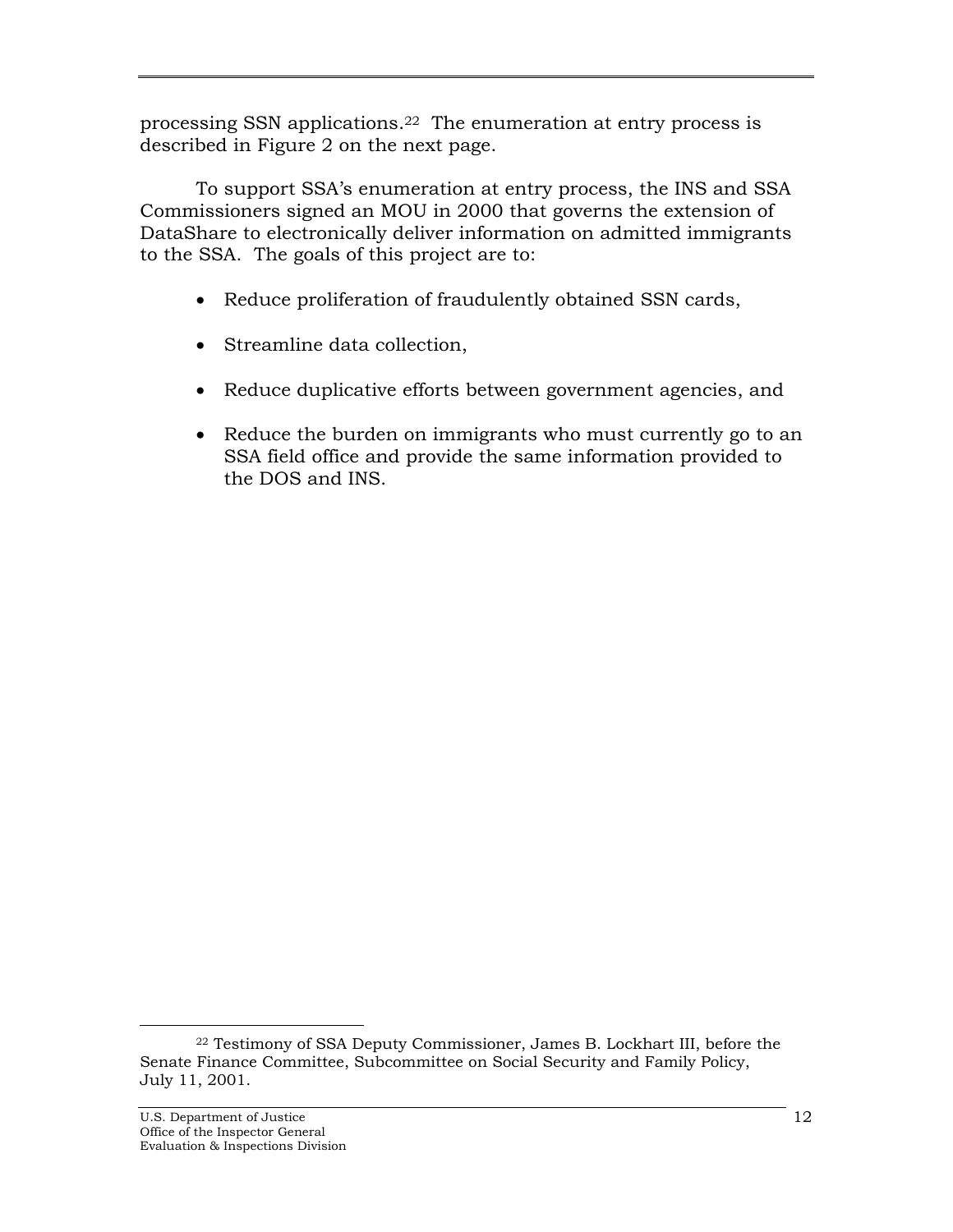## **Figure 2. Immigrant Processing From Visa Application Through Application for Social Security Number Using DataShare**

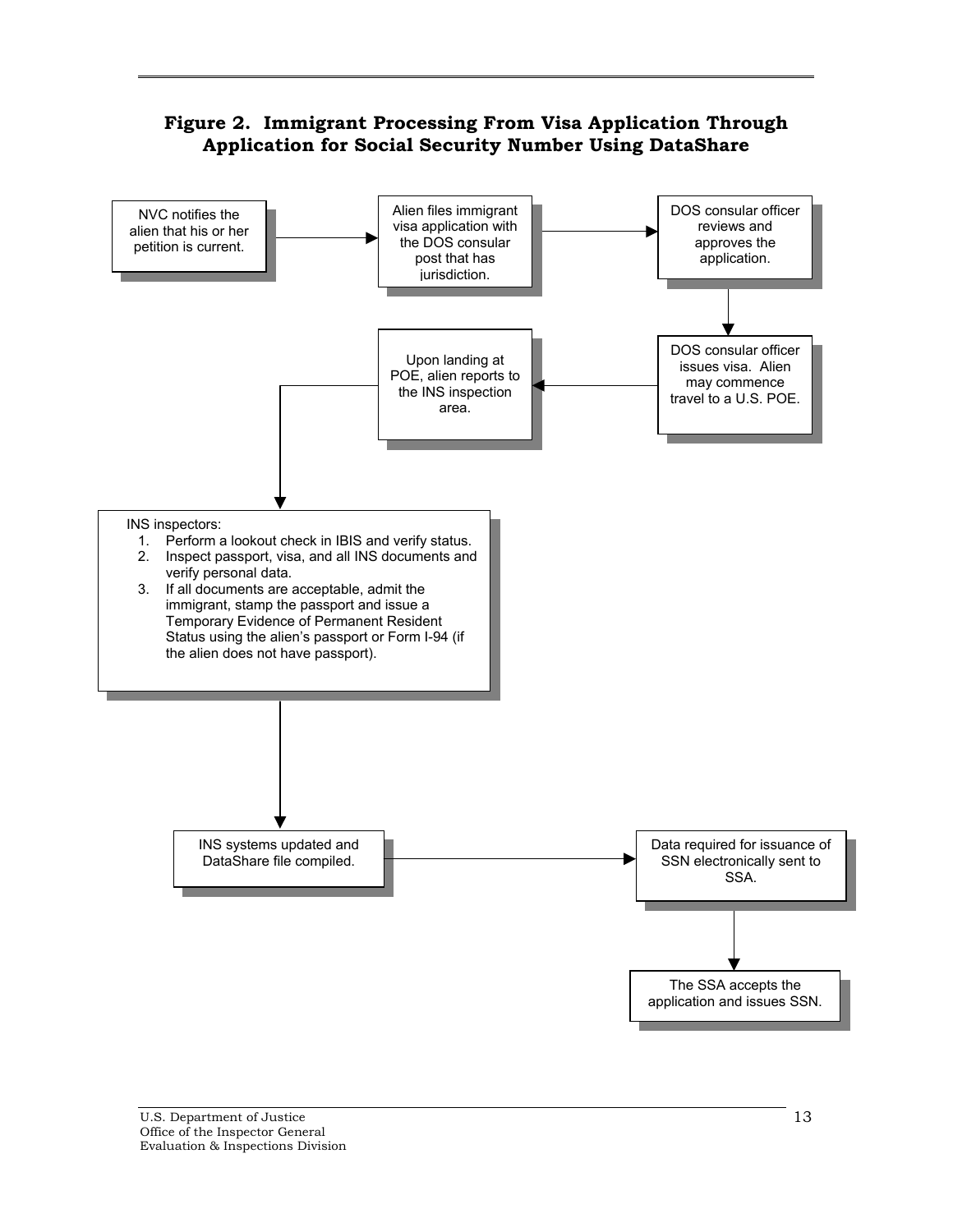The MOU states that the INS will transmit to the SSA specified enumeration data elements for aliens age 18 years and older who have requested original SSN cards and who have been admitted as lawful permanent residents at specific POEs that use DataShare. The INS will transmit 16 data elements through Immigrant Visa DataShare to the SSA. These data elements are: A-number, name, date of birth, place of birth, mother and father's first, middle and last names, immigrant class of admission, and the alien's request for an SSN card and the alien's consent for data transmission between the INS and SSA.

An immigrant who requests an SSN card, consents to the disclosure of personal information to the SSA, and enters the United States through POEs using DataShare will not have to apply for an SSN at an SSA field office. The SSN card will be produced and mailed to the immigrant as soon as the SSA receives electronic notification from the INS that the immigrant has been admitted. If the immigrant enters the United States through a POE that does not use DataShare, the immigrant will have to apply for an SSN at an SSA field office. In those cases, the SSA will issue an SSN only upon verification of the alien's status by the INS.

 The SSA agreed to reimburse the INS for any technology improvements or modifications needed to transmit data to the SSA, to change INS forms, to collect or input data, and to train INS personnel. The SSA plans to pay \$834,200 to the INS to reimburse expenses in fiscal years 2002 and 2003.

 DataShare will allow the INS to transfer its immigrant information directly into the SSA's MES and initiate the process for issuing SSN cards. This process will eliminate the need for (1) immigrants to complete additional forms for an SSN, (2) the SSA and INS staff to verify INS documents, and (3) the SSA to process information from additional forms. This process should also reduce the use of falsified or counterfeit INS documents to obtain SSNs because SSNs will be issued based on information directly supplied by the INS and not documents provided by the aliens.23

 The 16 POEs that currently use DataShare process approximately 80 percent of all immigrant visas. Depending on funding availability, the INS plans to expand DataShare to all POEs.

<sup>&</sup>lt;sup>23</sup> Aliens who become legal permanent residents through a change of status are not currently included in DataShare.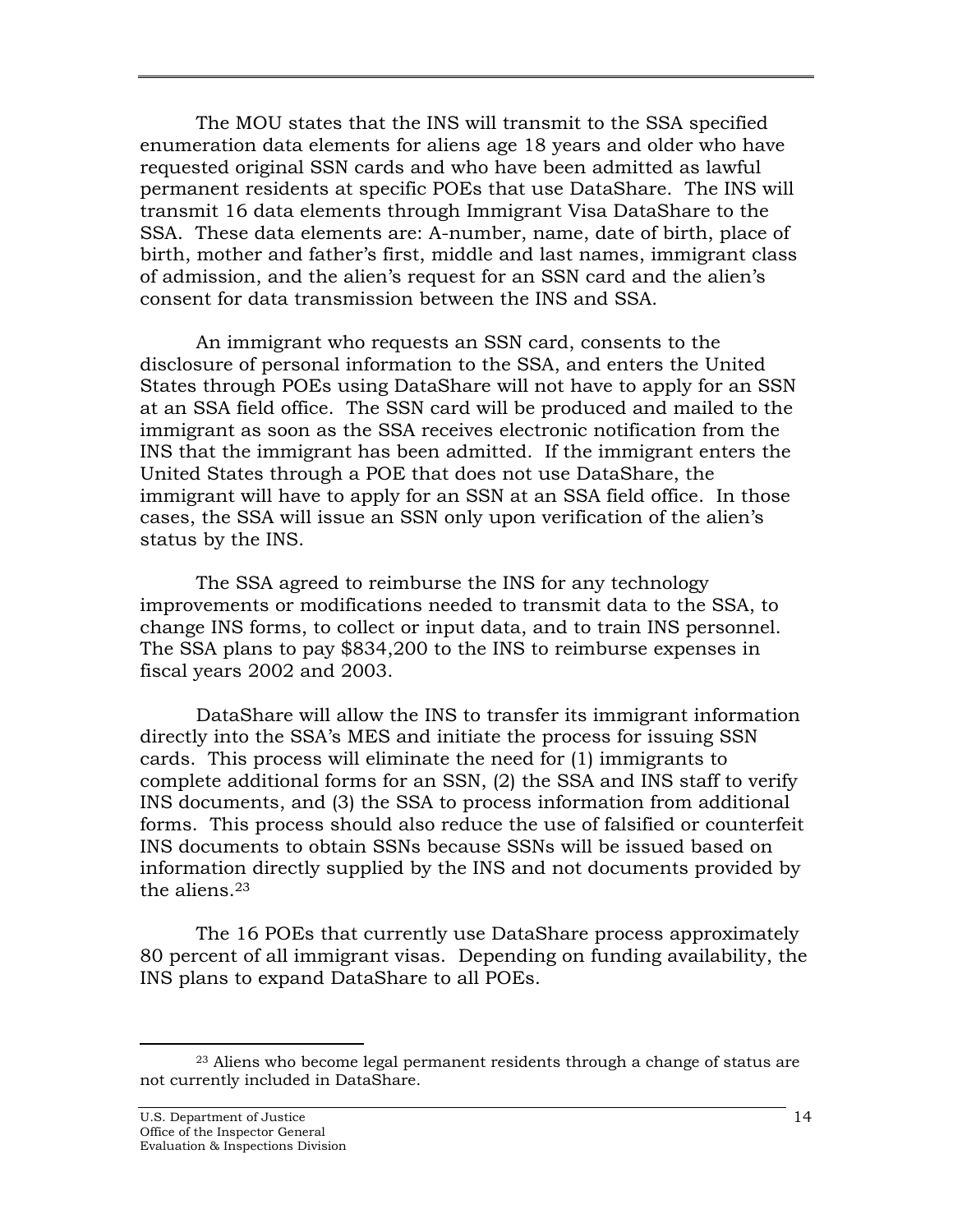#### <span id="page-20-0"></span>**INS Implementation of Immigrant Visa DataShare**

We conclude that the INS will implement the enumeration phase of the DOS/INS Immigrant Visa DataShare process as soon as the SSA completes making its modifications for DataShare and the DOS completes programming changes needed to transmit the applicable SSA data.We found that the INS is able technologically to provide the SSA immigrant status using DataShare. The INS and the DOS have shared immigrant petition and application data using DataShare since 1995. The DOS has successfully transmitted immigrant visas from 15 consular posts to the INS, which accounted for 60 percent of the immigrant visas issued by the DOS. Since the DOS expanded DataShare to all of its 126 visa-issuing consular posts, the INS has not experienced any significant technological difficulties with the program.

We found that the INS and the DOS have already made software modifications to accommodate the SSA's participation in DataShare. In June 2002, the INS and the DOS tested their portions of DataShare and stated that they are confident that their portions of the system work. However, the SSA did not participate in the test because it was addressing the communications protocol and data formatting convention issues.

 The INS and DOS officials told us that they will conduct a pilot project involving three consular posts in October 2002.24 The pilot project will test the system modifications with real-time data and the INS anticipates that the pilot project will run for 30 to 60 days. After completion of the pilot project, the DOS plans to install the upgraded software in all of its consular posts. The DOS anticipates that all consular posts will have the upgraded software by December 2002.

## **INS Management of Immigrant Visa DataShare**

 Although the INS has been successful in implementing the enumeration phase of DataShare, we found that the INS has not assigned specific tasks and responsibilities for managing DataShare to the appropriate offices. It also has not addressed other key elements in implementing the DataShare program.

 Responsibilities for the effective operation of DataShare and transfer of that data to the SSA are split among three INS entities:

 <sup>24</sup> The consular posts are: Manila, Philippines; Ciudad Juarez, Mexico; and London, England.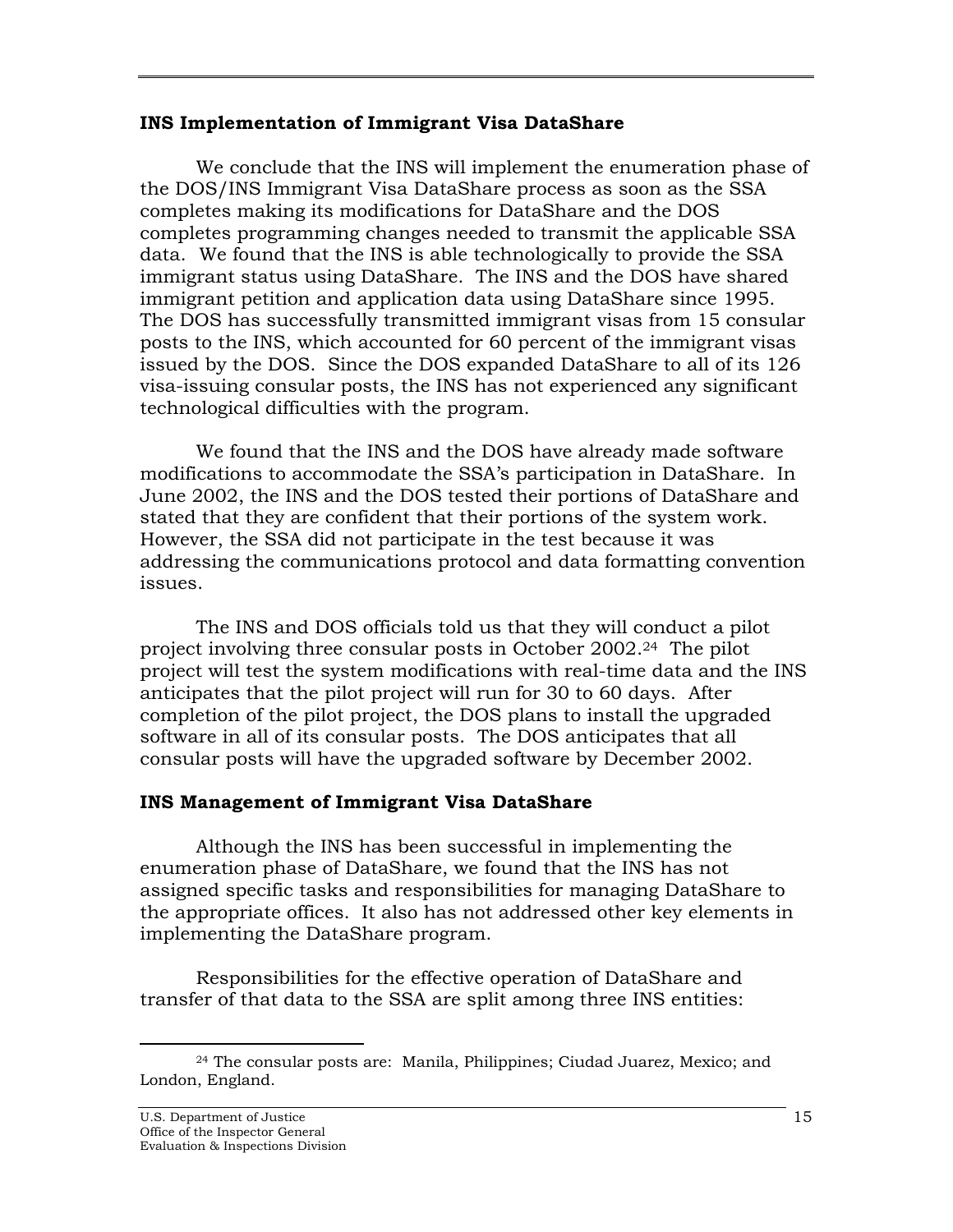Inspections, Information Resources Management (IRM), and Strategic Information and Technology Development (SITD). The Immigration Services Division, as a user of the DataShare information, also provides key input to the program. Inspections identifies an automation need, IRM develops the technological solution, and SITD acts as liaison between the two entities.

 The INS has not formally documented the responsibilities and tasks of each INS entity for implementing and managing DataShare. As a result, none of the entities has taken the responsibility to develop and implement policies, procedures, performance measures, and management controls. Inspections, as the primary user of DataShare, has the responsibility to ensure that its inspectors have the expertise and guidance to appropriately implement DataShare.

 We also found that the INS also has not developed performance measures or management controls for DataShare. Even if the INS had policies and procedures in place, the INS managers would have difficulty monitoring the program, identifying problems, and taking corrective actions if performance measures and management controls are not in place. The INS managers must know if the program is functioning as intended.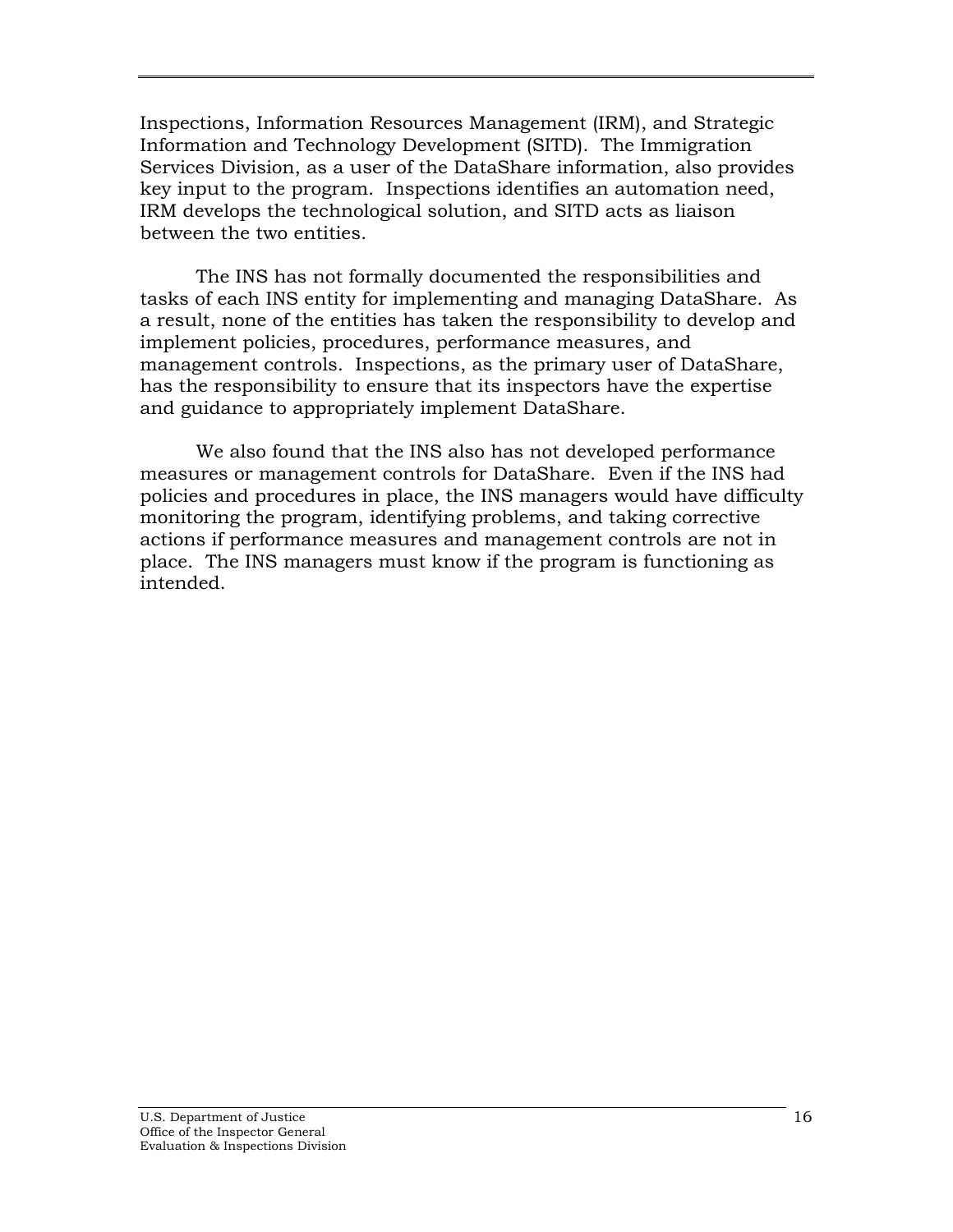## **PART 2: THE NONIMMIGRANT VISA PROCESS**

<span id="page-22-0"></span> This part of the review describes the process used by aliens to apply for admission to the United States as nonimmigrants. A nonimmigrant is an alien admitted to the United States for a specified purpose and a temporary period. The INS counted 31.4 million nonimmigrant admissions in fiscal year 1999. Of these, 1.78 million admissions were in classes that allowed or required the nonimmigrants to work.25

 Table 1 shows the number of nonimmigrant admissions in 1999 by work-authorized class of admission.

| Admission<br>Code | <b>Class of Admission</b>                                                       | <b>Number</b> |
|-------------------|---------------------------------------------------------------------------------|---------------|
|                   |                                                                                 |               |
| Е                 | Treaty trader or investor                                                       | 151,353       |
| F                 | Foreign academic student, when certain conditions are met                       | 557,688       |
| н                 | Temporary worker                                                                | 374,509       |
|                   | Foreign information media representative                                        | 31,917        |
|                   | Exchange visitor, when certain conditions are met                               | 275,519       |
|                   | Intra-company transferee                                                        | 234,443       |
| $\Omega$          | Temporary worker in the sciences, arts, education, business,<br>or athletics    | 19,194        |
| P                 | Temporary worker in the arts or athletics in an exchange or<br>cultural program | 48,471        |
| Q                 | Cultural exchange visitor                                                       | 2,485         |
| R                 | Temporary religious worker with a nonprofit organization                        | 12,687        |
| TN                | Professional business worker admitted under NAFTA                               | 68,345        |
| Total             |                                                                                 | 1,776,611     |

# **Table 1. Work Eligible Nonimmigrant Admissions in 1999**

Source: 1999 Statistical Yearbook of the Immigration and Naturalization Service

 <sup>25</sup> There are significant limitations in the data available from the INS with respect to tracking individual nonimmigrants. Because the data are derived from the collection and tabulation of Forms I-94, the data represent admissions rather than individuals. Because a Form I-94 is collected each time a nonimmigrant enters the United States and because nonimmigrants may enter and leave the United States several times during any year (e.g., students returning home during vacation breaks or temporary workers returning home to attend to personal business), the number of arrivals do not equal the number of nonimmigrants admitted.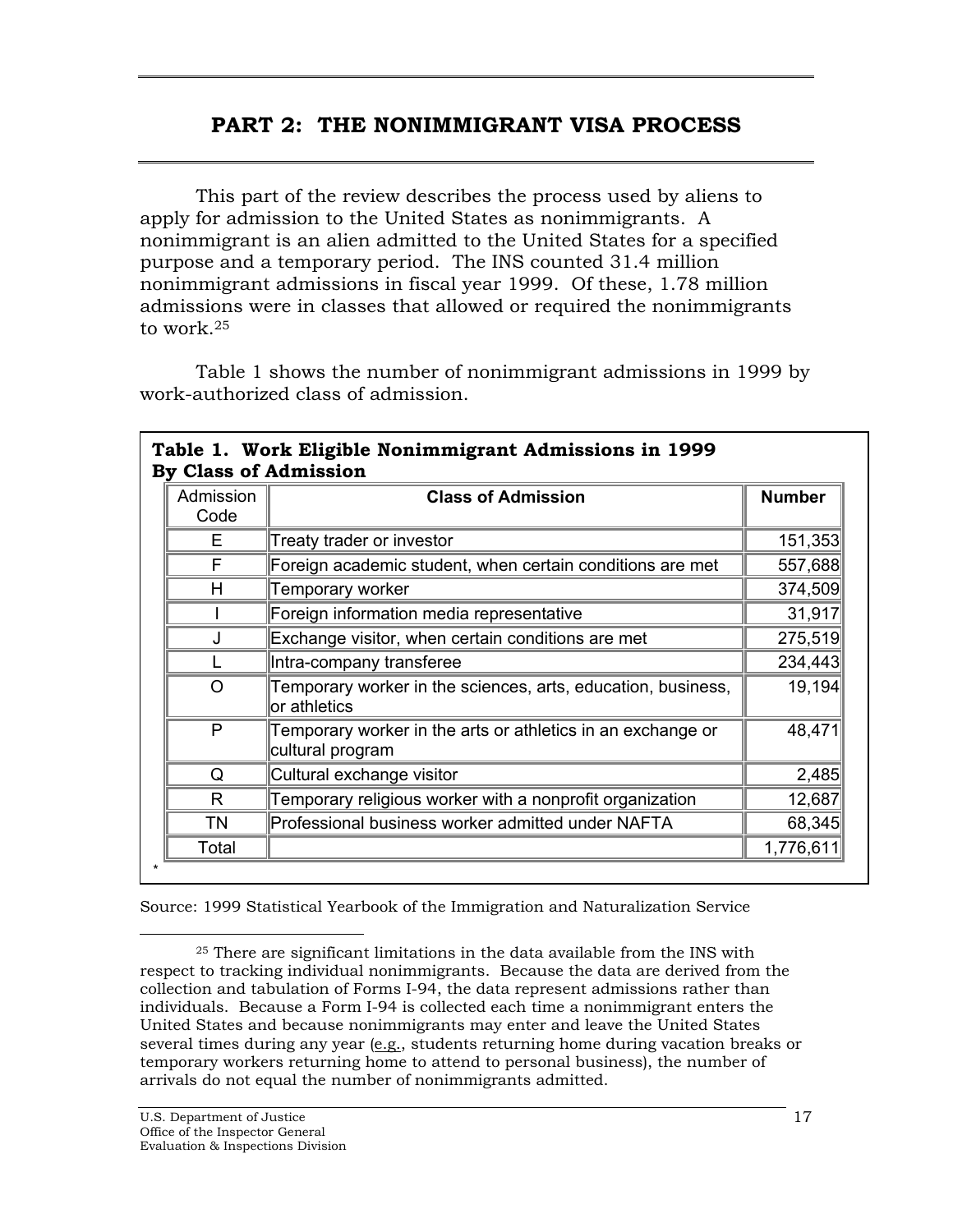#### <span id="page-23-0"></span>**Filing the Nonimmigrant Visa Petition**

 Prospective employers or sponsors file visa petitions, INS Form I-129, Petition for a Nonimmigrant Worker, on behalf of aliens who apply for nonimmigrant visas as temporary workers (H), intra-company transferees (L), individuals with extraordinary ability (O), internationally recognized athletes or entertainers (P), or cultural exchange program participants (Q).

 When the INS approves the petition, it notifies the appropriate consular post, which in turn notifies the nonimmigrant. The consular officer provides the nonimmigrant with instructions for obtaining and completing necessary forms, providing supporting documentation, and completing the visa application process.

 The INS notifies the petitioner on Form I-797 whenever a visa petition, an extension of a visa petition, or an extension of stay is approved under any of the above visa categories.

## **Filing the Nonimmigrant Visa Application**

 When the consular post notifies an alien that the petition for admission has been approved, the alien completes a DOS Form DS-156, Nonimmigrant Visa Application. Under DOS requirements, all male nonimmigrant visa applicants between the ages of 16 and 45 also complete and submit a Form DS-157, Supplemental Nonimmigrant Visa Application.

 One of the key criteria for determining nonimmigrant visa eligibility is the likelihood that aliens will return to their countries of origin when their visas expire and not remain in the United States as illegal "overstays." Nonimmigrants may also need to show proof of binding ties to a residence outside the United States, which they have no intention of abandoning.

 All aliens applying for nonimmigrant admission under work authorized visa categories must also have a passport valid for at least six months plus the length of time they will be allowed to work in the United States, and a photograph for use in their visa.

 Each visa category requires specific information, which must be provided at the time of application. Examples of additional information include transcripts and diplomas from institutions previously attended, and financial evidence that shows sponsors have sufficient funds to cover expenses during the applicant's stay in the United States.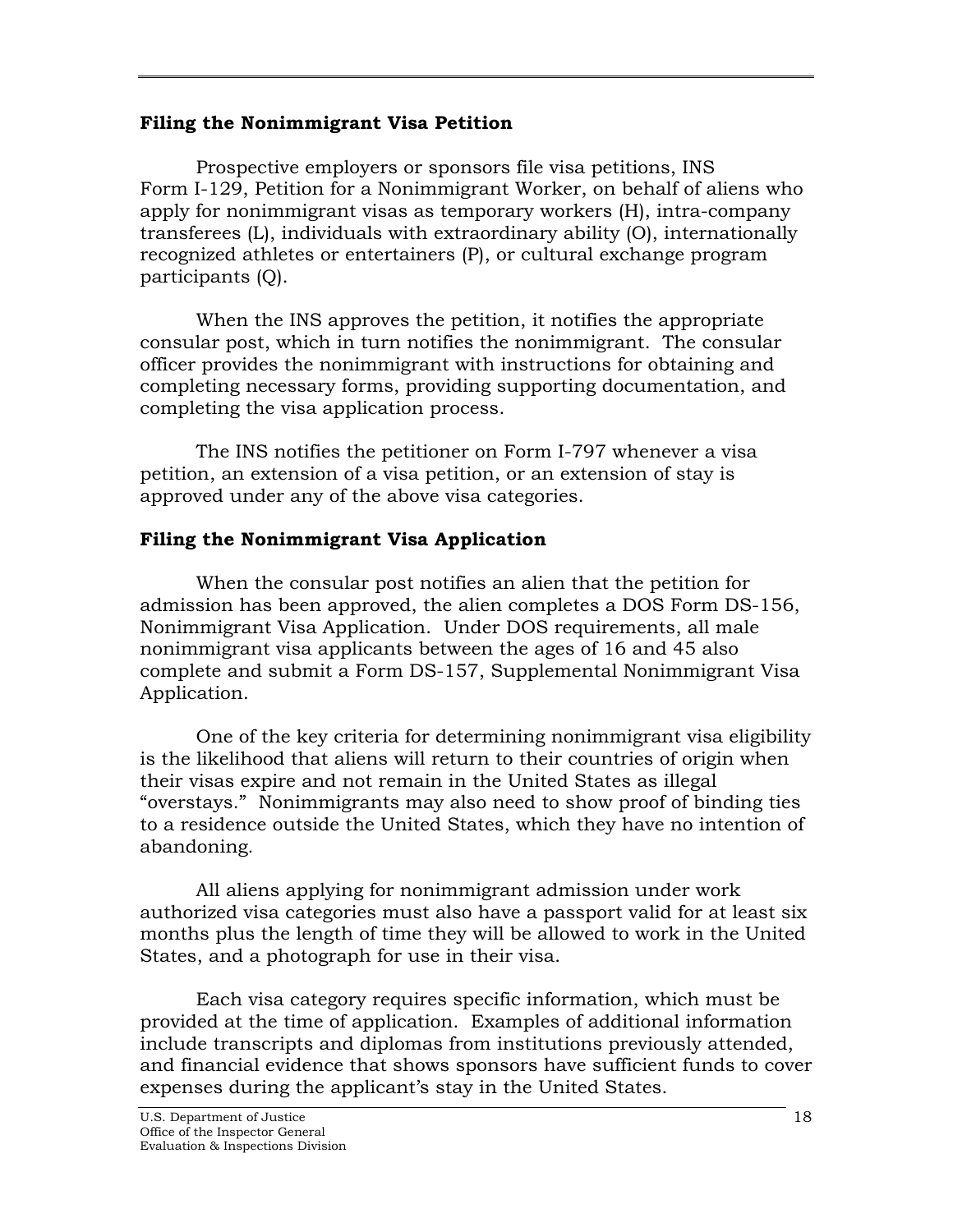<span id="page-24-0"></span> The consular officers review and verify the information in the visa application package. Of particular interest is information that indicates the immigrant intends to return home after the visa expires. If the application is approved, the consular officers issue the nonimmigrant visa. The alien must pick up the visa in person at the consular post where the application was originally made. When issuing a visa, consular officers advise the alien that a visa does not guarantee entry into the United States and that the INS has the authority to deny admission at the POE.

 All visa categories have time limits set by the INS in which the temporary worker may perform services in the United States. The consular officers advise aliens that the INS determines the period for which the bearers of temporary work visas are authorized to remain in the United States, and the INS makes the decision to grant or deny requests for extensions of stay.

## **U.S. Port of Entry Inspection of Nonimmigrants**

 Before arriving in the United States, nonimmigrants complete INS Forms I-94. Nonimmigrants report to the INS inspections area where inspectors determine the validity and authenticity of passports and visas. The inspector compares the passport photograph to the nonimmigrant presenting the passport and queries the passport number in IBIS. The Inspectors make a determination that the nonimmigrant intends to leave the United States when the visa expires. Finally, the inspectors also perform a look out query in IBIS to determine if a law enforcement agency has interest in the nonimmigrant. If the passport is valid and the IBIS query produces no adverse or conflicting information, the inspectors admit the nonimmigrant and endorses the passport with the admission stamp. All nonimmigrants authorized to work have visas, which the inspector also examines for validity and authenticity.

 After the passport and visa are reviewed, the inspector examines the nonimmigrant-completed portion of Form I-94 for accuracy and legibility and then completes the remainder of Form I-94. This information is eventually entered into the INS's NIIS.

 Most nonimmigrants are processed through primary inspections unless an inspector determines the documents presented require closer review. In those cases, nonimmigrants are referred to secondary inspections, where discrepancies are resolved or admission is denied.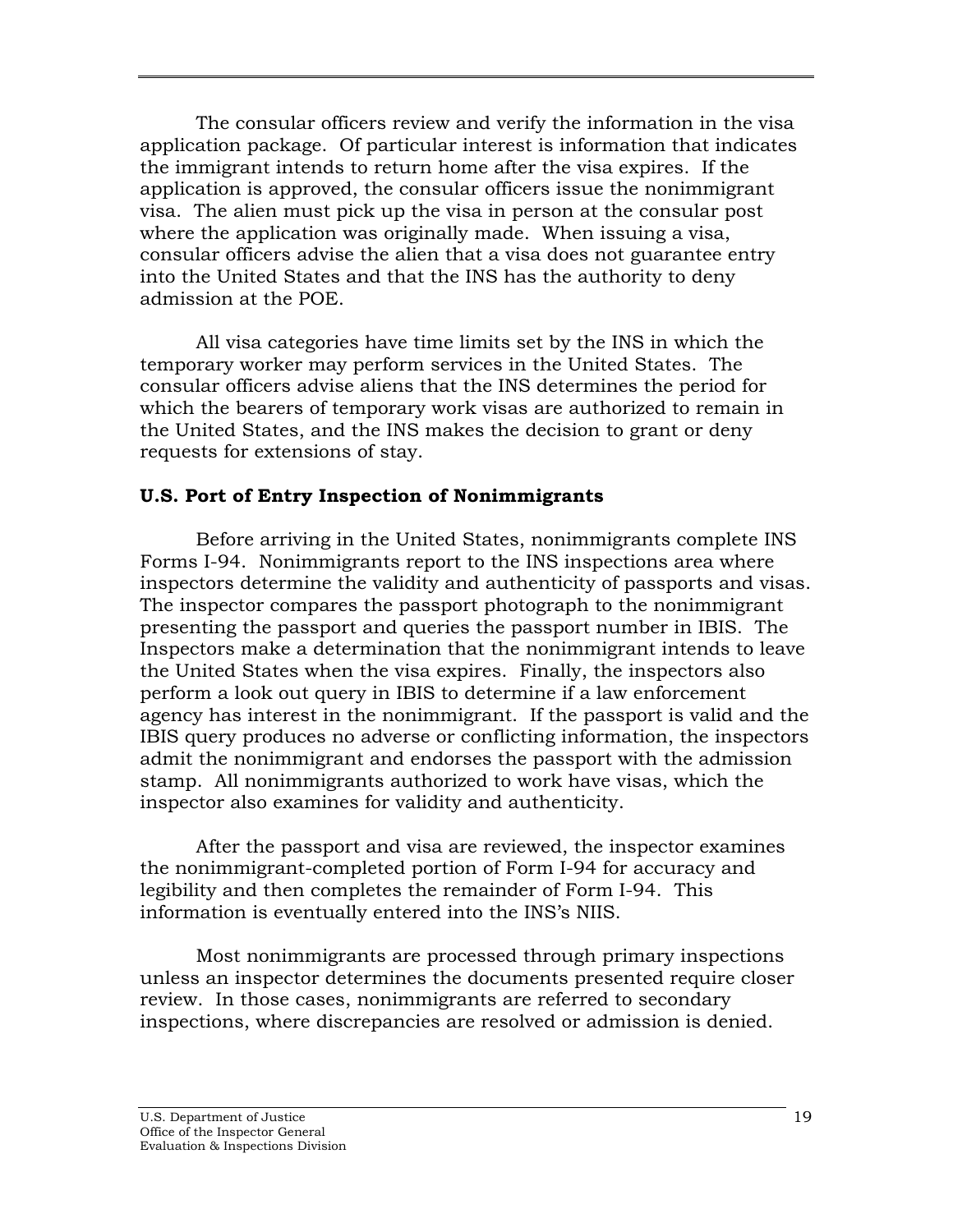#### <span id="page-25-0"></span>**Processing and Transmitting Forms I-94**

 The arrival portions of the Forms I-94 are shipped at least once daily to the INS data entry contractor (DEC) usually within 48 hours of receipt at the POE.26 The DEC converts the Forms I-94 into an electronic image through a scanning process, which facilitates data entry and allows for quick distribution of the workload to subcontractors when necessary. The DEC enters data from Forms I-94, usually within 72 hours of receipt.<sup>27</sup> After the DEC performs its internal quality assurance activities, the batch update file is transmitted to the database contractor (DC), for validation processing and uploading to the DOJ mainframe computer.28

 The DC receives the batch update file, performs pre-upload quality assurance validation, and uploads the data to NIIS. Quality assurance may take 8 to 10 hours, and the actual data upload can take 14 to 16 hours for file sizes of  $200,000 - 225,000$  records.

## **Issuing Social Security Numbers to Nonimmigrants**

Previous Enumeration Process for Nonimmigrants

 Before September 1, 2002, the SSA could not electronically confirm the work eligibility status of nonimmigrant applicants for SSNs. Although the SSA participates in the SAVE program, as described earlier in this report, SAVE could not provide the SSA with nonimmigrant information because only immigrant information was contained in the ASVI database.

 <sup>26</sup> The POEs do not ship Forms I-94 to the DEC on weekends and holidays. Memorandum from Michael Pearson, Executive Associate Commissioner, Office of Field Operations to all INS Regional Directors dated September 28, 2001, instructed air and sea POEs to forward Forms I-94 to the DEC twice per day, rather than once per day as previously instructed. Land POEs are to send Forms I-94 daily rather than weekly, except those with large numbers of Forms I-94. They are to send the forms twice per day.

<sup>&</sup>lt;sup>27</sup> The DEC and the DC do not work weekends and holidays.

<sup>28</sup> Batch processing requires the data to be entered into an interim file that is built by the data entry process. Once all of the data is entered into that file or "batched," the file is uploaded into the NIIS database. Due to the nature of the system (both hardware and software), this uploading takes place at off hours to minimize competing activities (conducting queries and loading data) on NIIS thus slowing the system response time for end users.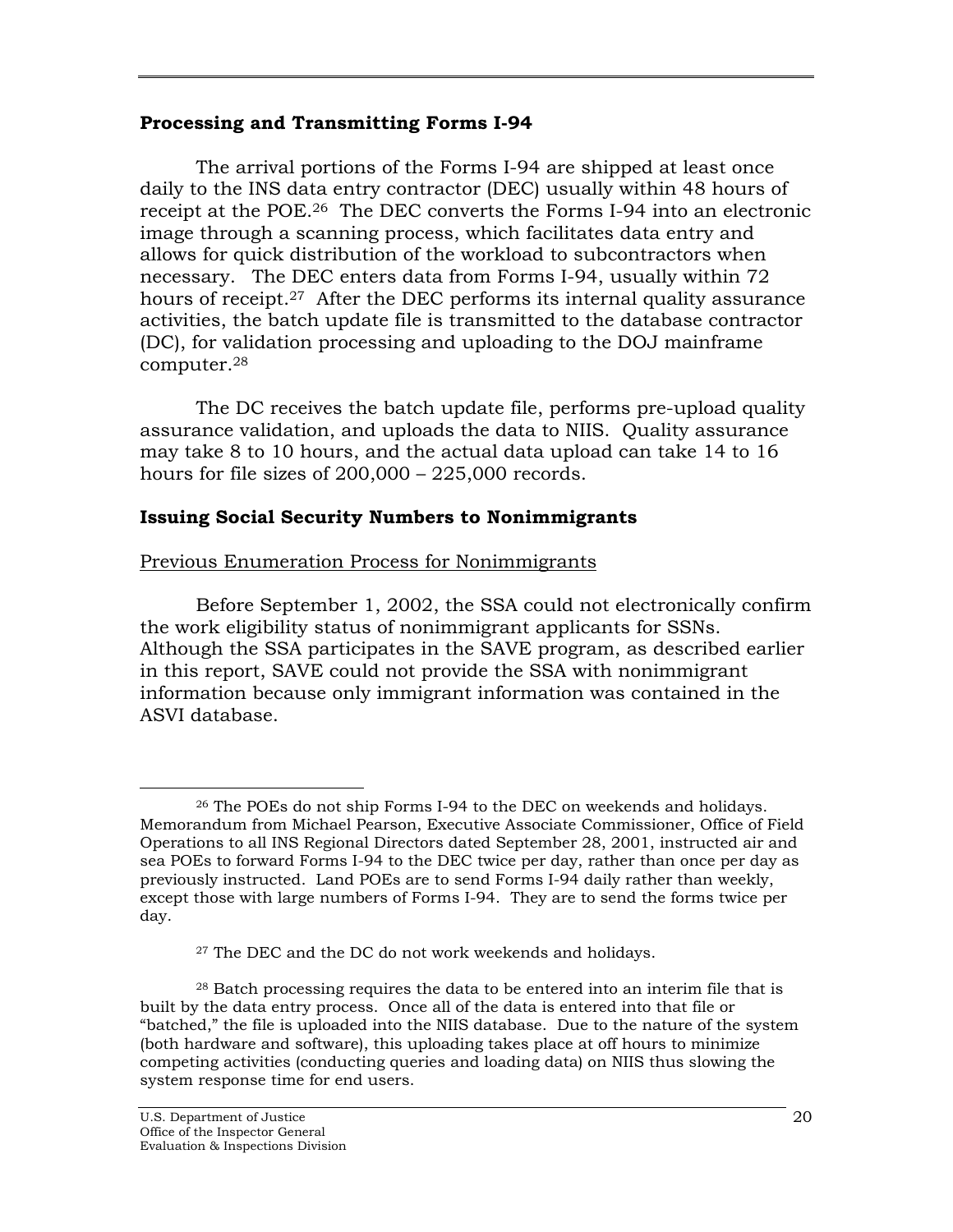If a nonimmigrant applicant presented suspect INS documents, the SSA would use the paper-based, labor-intensive secondary verification process based on the completion of INS Form G-845. The SSA completes INS Form G-845, Document Verification Request, and sends it and copies of the INS documents presented with the SSN application to the INS. The INS checks the database to determine document validity and makes notations as to work eligibility on the form and returns it to the SSA field office.

 Conducting secondary verifications on all nonimmigrant applicants can add several weeks to the SSN application process.29 The SSA believes that secondary verification penalizes legitimate work-eligible nonimmigrants by delaying the issuance of an SSN. Also, because of its labor-intensive nature, secondary verification produces a significant increase in the workload of the SSA field offices. Based on these concerns, prior to September 1, 2002, the SSA only used secondary verification to check suspect documents. Therefore, the SSA issued an SSN to any nonimmigrant applicant presenting what appeared to be a valid INS document in support of the application.

 In effect, the SSA was the arbiter of document validity. The SSA's reliance on its field office staff to verify INS documents increased the possibility of fraud going undetected.

#### New SSA Procedures for Issuing SSNs to Nonimmigrants

 On September 1, 2002, the SSA changed its procedures for issuing SSNs to nonimmigrants. Under the new procedures, the SSA verifies with INS all INS documents presented by nonimmigrants applying for SSNs. The SSA refers to this as "Total Document Verification."30 To reduce the INS and SSA document verification workload and to speed up issuing the SSNs, the INS began providing electronic access to portions of NIIS to the SSA field offices using the existing ASVI database.

 Every nonimmigrant admitted to the United States under a class of admission that permits work completes a Form I-94. Class of admission information, as shown on Form I-94, is now directly available to the SSA, which reduces the need for the paper-based, secondary verification process, saving the INS and SSA staffs' time and facilitating faster issuance of the SSN.

 <sup>29</sup> Queries can take 20 work days or more to be returned by the INS.

<sup>30</sup> SSA Emergency Message EM-02091 issued August 8, 2002.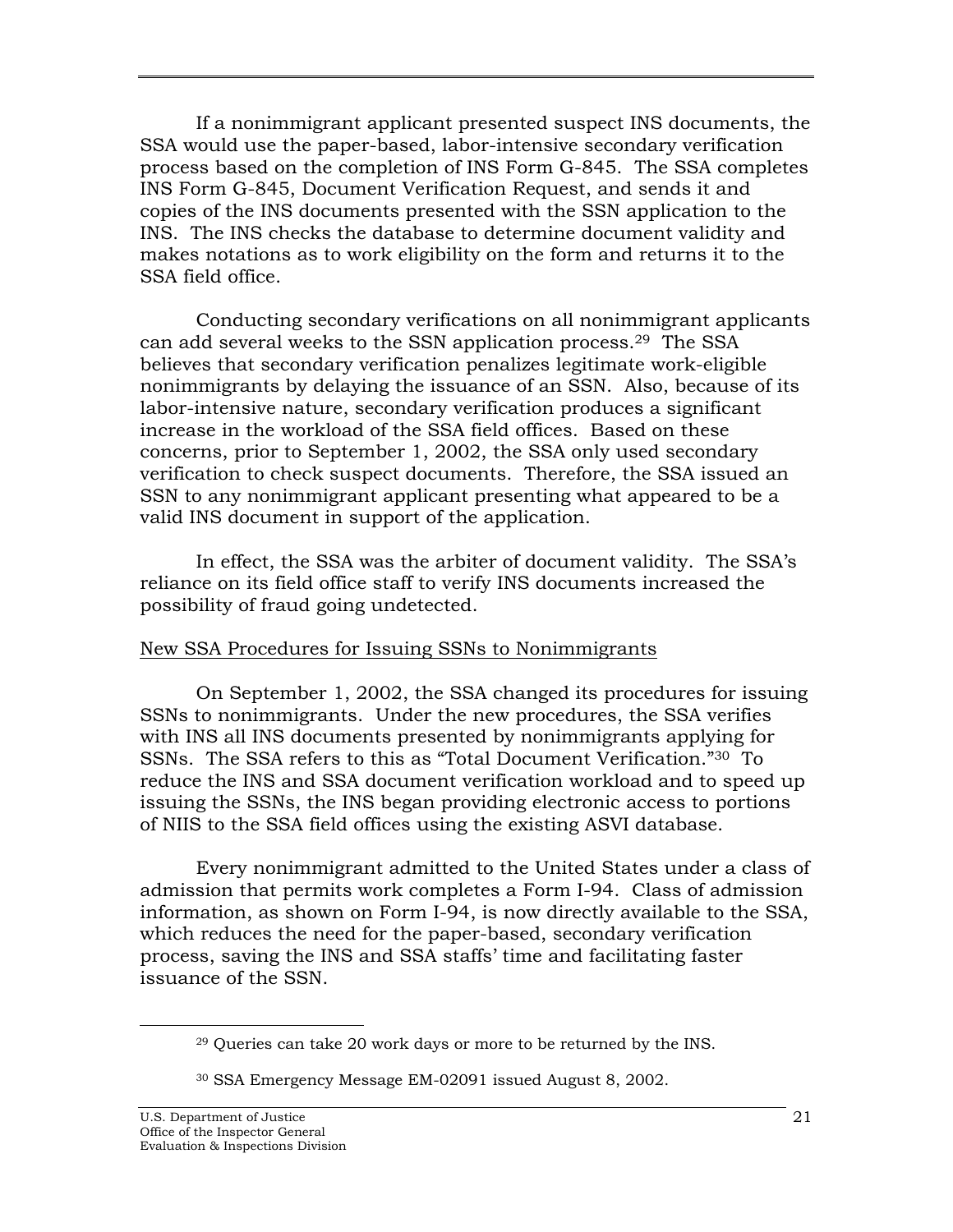The INS successfully tested the concept in June 2002 and made NIIS data available to all SSA field offices on July 15, 2002. The SSA field offices access NIIS data using ASVI, the database that supports the SAVE program. The SSA completed a phased implementation of the new procedures September 1, 2002.

 The nonimmigrant SSN applicant completes Form SS-5, Application for a Social Security Card, and presents documents to the SSA that address the following required identifiers:

- Age A document, at least one year old, which shows name and date of birth or age. The most common documents for aliens are foreign birth certificates, passports, or INS records;
- Identity A recent document that verifies identity (not a birth certificate). The most common documents for aliens are passports or INS records; and
- Evidence of Work Authorized or Lawful Alien Status An INS document that shows class of admission. For nonimmigrants, documents include a properly completed Form I-94 or Form I-688B, Employment Authorization Document (EAD).

 Nonimmigrants must produce Form I-94; Form I-20 ID, Certificate of Eligibility for Nonimmigrant Student Status (for certain students); or the IAP-66 (sponsor letter for exchange visitors), as evidence of employment authorization. The documents must contain all of the following information:

- A statement of any regulatory limits on the time elements involved and a definite date as to when employment begins and ends;
- A statement of any regulatory limits on the type of employment authorized (as for example in F and M cases), or the statement "WITHOUT FURTHER LIMITATION," if no such regulatory limits exist; and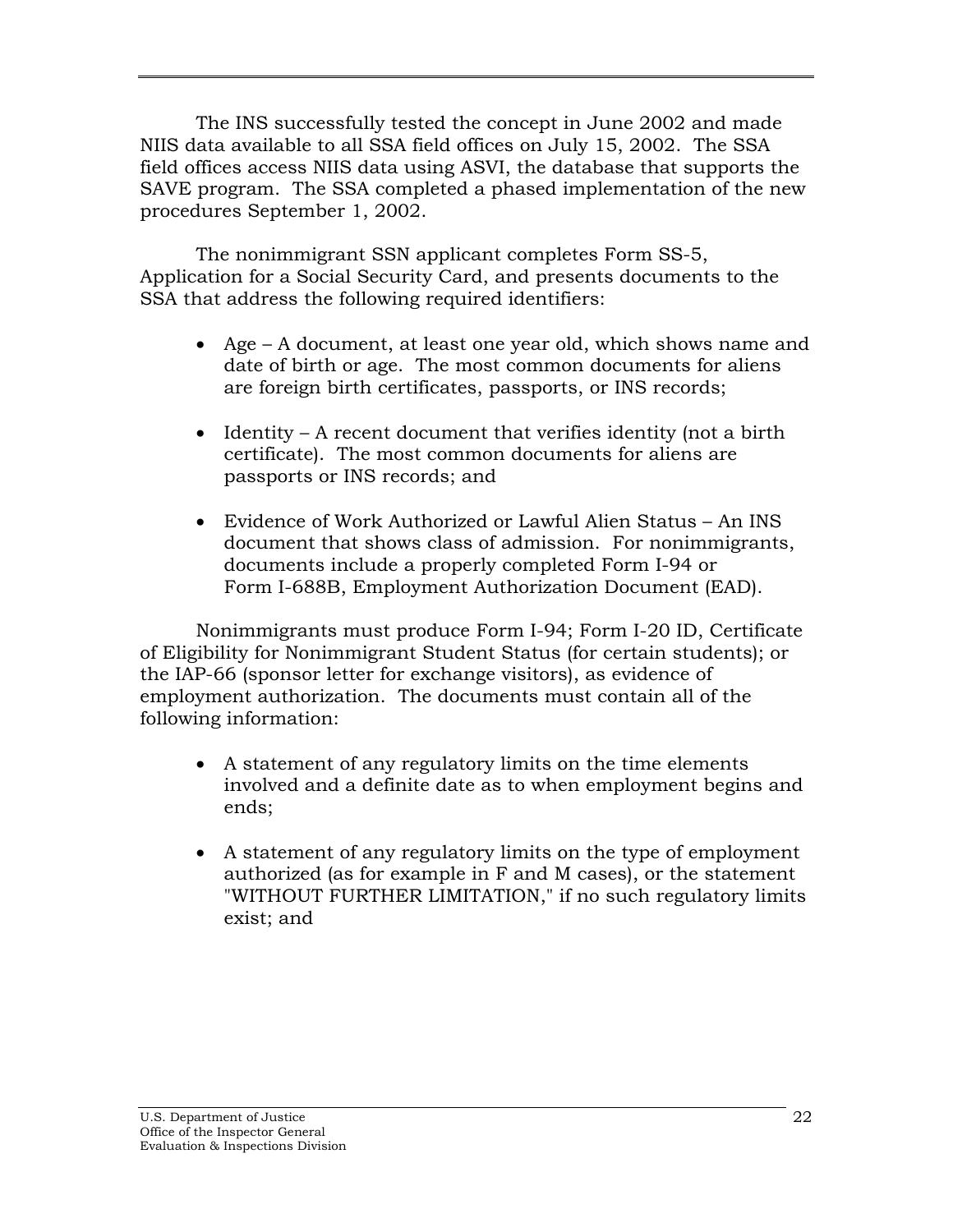• The date of action and the INS office's three-letter identifying code or the identifying number of the INS officer authorizing employment. 31

 Nonimmigrants authorized to work based on their class of admission must present the departure portion of their Forms I-94. The form must have a valid admission stamp that contains:

- Information about the alien's POE, date of inspection, and the inspection officer's identification,
- A stamp identification number, which usually appears on the same line as the POE, and
- The alien's class of admission and the validity date (i.e., the date admitted until), which is signed in ink by the admitting inspector.

 If the documents presented by the nonimmigrant appear valid, the SSA verifies the nonimmigrant's INS documents by querying ASVI, which provides access to the NIIS data. If ASVI verifies the nonimmigrant's status and there are no discrepancies between the information from the response and the documents presented, the SSN application is processed, and the nonimmigrant receives an SSN card within five workdays. If there is a discrepancy in the information (e.g., name, date of birth), the SSA initiates secondary verification. It also inputs the SSN application information and codes the application as "suspect."

 If ASVI cannot confirm the nonimmigrant's status (i.e., the nonimmigrant's information is not in the NIIS) and the nonimmigrant has been in the United States for less than ten days, the SSA inputs the SSN application in MES and codes the application as "suspect." The SSA will re-query ASVI after the nonimmigrant has been in the United States more than ten days. If the second query is unsuccessful, the SSA uses the secondary verification process to verify the INS documents. While waiting for a response, the SSA continues to re-query ASVI weekly. If ASVI verifies the nonimmigrant's status before the secondary verification response is received, the SSA completes SSN application processing.

<sup>&</sup>lt;sup>31</sup> Nonimmigrants whose work authorization is incident to their class of admission do not have an employment authorization stamp on their Form I-94. EADs are issued only to nonimmigrants who have filed an Application for Employment Authorization.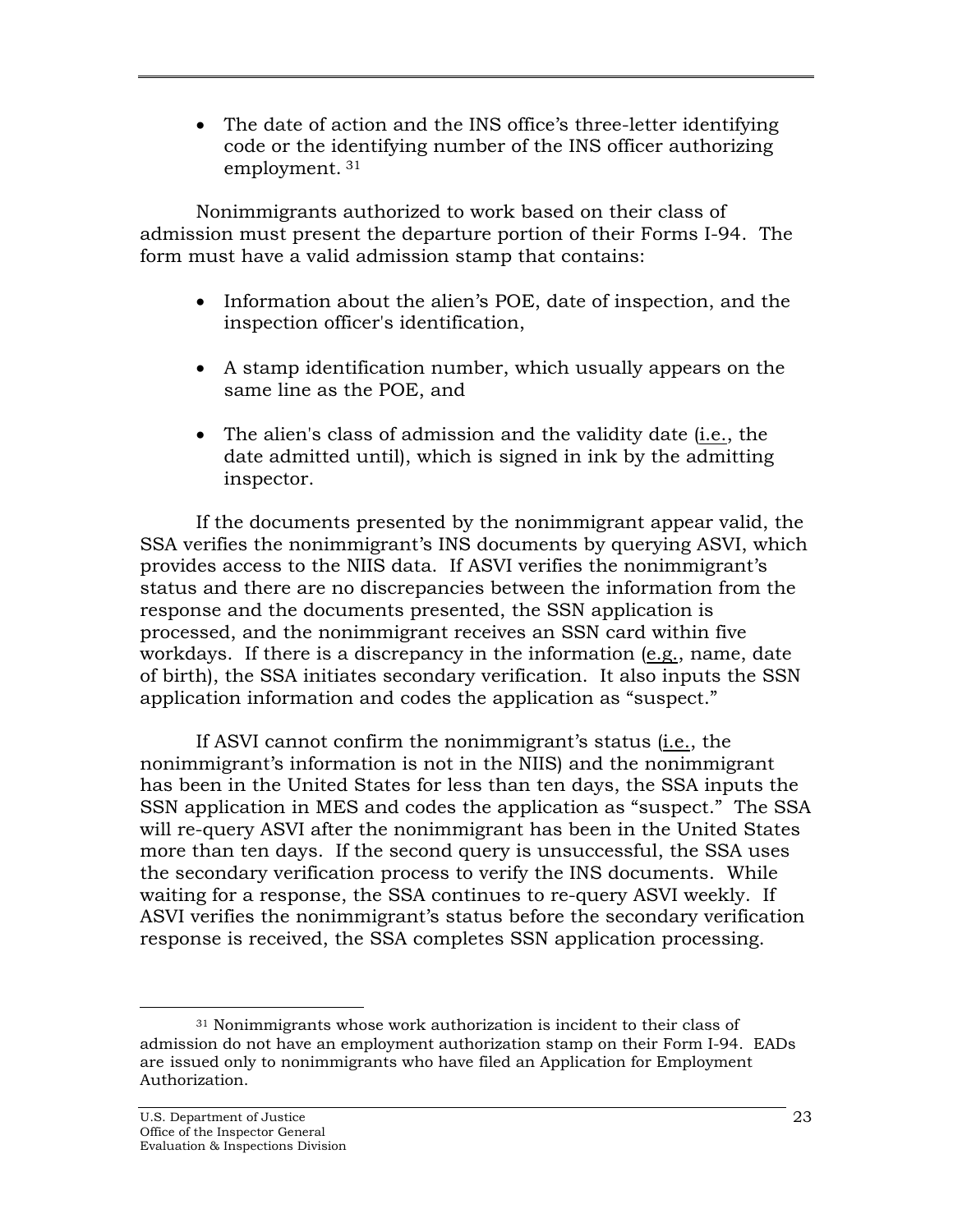<span id="page-29-0"></span> If the INS has not responded to a secondary verification request within 20 workdays, the SSA contacts the local INS district office. If the INS still does not provide a response, the case is referred to the SSA Regional Office, which pursues the issue with the local INS district office.

 If the SSA is suspicious about the validity of the documents presented, it enters the information from the SS-5 in the MES, codes it as "suspect," and immediately requests a secondary verification.32 Coding an application as suspect stops further processing of the application and requires the field office to maintain custody of the documents until issues are resolved. If the INS response to the secondary verification request cannot verify the nonimmigrant's status, the SSA codes the SSN application as "fraudulent."

 Applications pending as suspect in the MES remain suspect until either the INS verifies the document and the SSA clears the application, or 120 days pass, at which time the application is deleted.

#### **INS Processing Time for Nonimmigrant Data**

According to the information we received, we conclude that the INS never established a 1-week standard for updating NIIS. The SSA cited new standards announced by the INS in December 2001 that require INS POEs to ship Forms I-94, Arrival/Departure Record, to the INS's data entry contractor within two days of the nonimmigrant's admission into the United States. The new standards also require the data entry contractor to process the Forms I-94 and upload the data into a database within three days of receipt of the forms. From this information, SSA officials inferred that the NIIS data would be available to it within five days of a nonimmigrant's admission. However, this conclusion was not correct, because the new INS time standards apply to only a part of the entire procedure necessary to process the admission records and update NIIS. When the data entry contractor completes processing the Forms I-94, the data is transmitted to another database contractor at a different location for additional processing, which requires additional time before the information is uploaded into NIIS.

 <sup>32</sup> The SSA uses the Administrative-Confidential Memorandum to review the documents presented by the nonimmigrant applicant. The Administrative-Confidential Memorandum is an INS-prepared, controlled and limited distribution document that provides complete descriptions of common things to look for in counterfeit or fraudulent documents. Samples of real INS documents are included. The SSA also views the INS documents under a black light to check for security ink. The INS uses special security ink for most of its inspection stamps, which fluoresce under a black light. The ink is manufactured and distributed on a tightly controlled basis.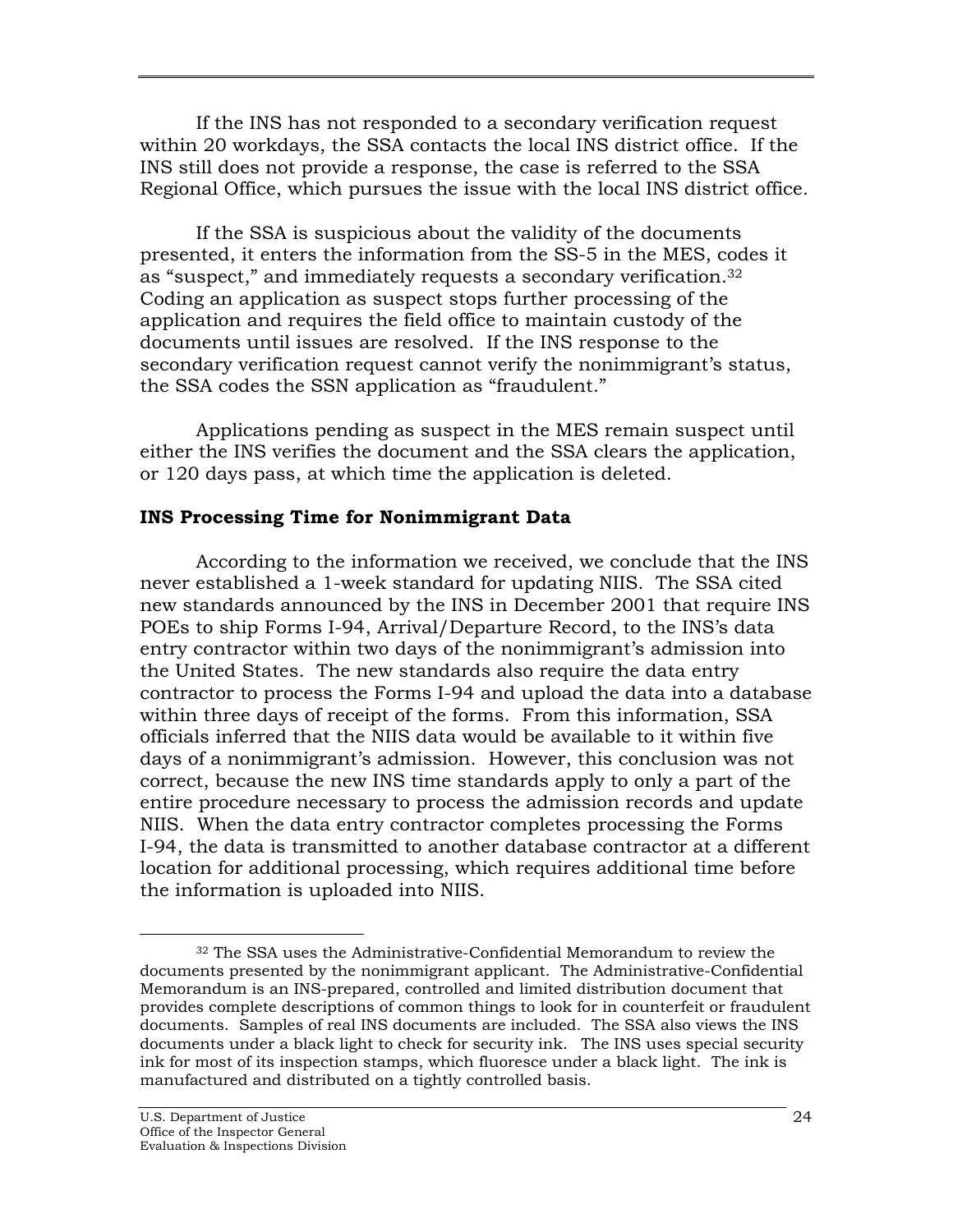<span id="page-30-0"></span>In response to our review, the INS estimated that the entire process to upload nonimmigrant information into NIIS should take approximately 11 to 13 workdays, not 5 workdays. The INS does not track the actual time required for collecting and processing the information. Based on our review, we believe the INS's estimate that it can make NIIS data available through ASVI within 11 to 13 workdays after nonimmigrant admissions is based on reasonable approximations and assumptions. The SSA informed us that through an informal survey it conducted in September 2002 the SSA estimated that 60 percent of the I-94 data is available to it within 10 calendar days of nonimmigrant admissions into the United States.

ASVI is the electronic system that acts as an information conduit for the SSA field offices to access selected NIIS data elements. The INS updates NIIS with Forms I-94 data after a nonimmigrant is admitted. It uploads selected NIIS data elements into ASVI. That data is then available to the SSA field offices through the ASVI system. The availability of the required information is dependent on uploading the selected NIIS data elements, not on updating the ASVI database.

#### **INS Ability to Ensure the Accuracy of Nonimmigrant Data**

 In 1997, we issued a report that found that NIIS data was seriously flawed in content and accuracy.<sup>33</sup> Information we received from the contractor performing NIIS quality control analysis showed that for the 3-month period October through December 1996, 6.4 percent of the records received from the data entry contractor were rejected in the preload edit. The pre-load edit examines critical fields to ensure that data are present and valid. [There are seven critical fields in which an omission or error will cause a record to be rejected (admission number, first name, last name, date of birth, country of citizenship, date of arrival, and class of admission).]

 In our April 2002 follow-up report on NIIS, we found that, according to an official from the INS's Statistics Office, the unreliability of nonimmigrant information continues to be a problem.34 As of September 2002, the NIIS program manager told us that no definitive assessment of NIIS data quality improvement could be made until he develops and implements appropriate management controls.

<sup>&</sup>lt;sup>33</sup> Immigration and Naturalization Service Monitoring of Nonimmigrant Overstays, Report No. I-97-08, September 1997.

<sup>34</sup> Follow-Up Report On INS Efforts To Improve The Control Of Nonimmigrant Overstays, Report No. I-2002-006, April 2002.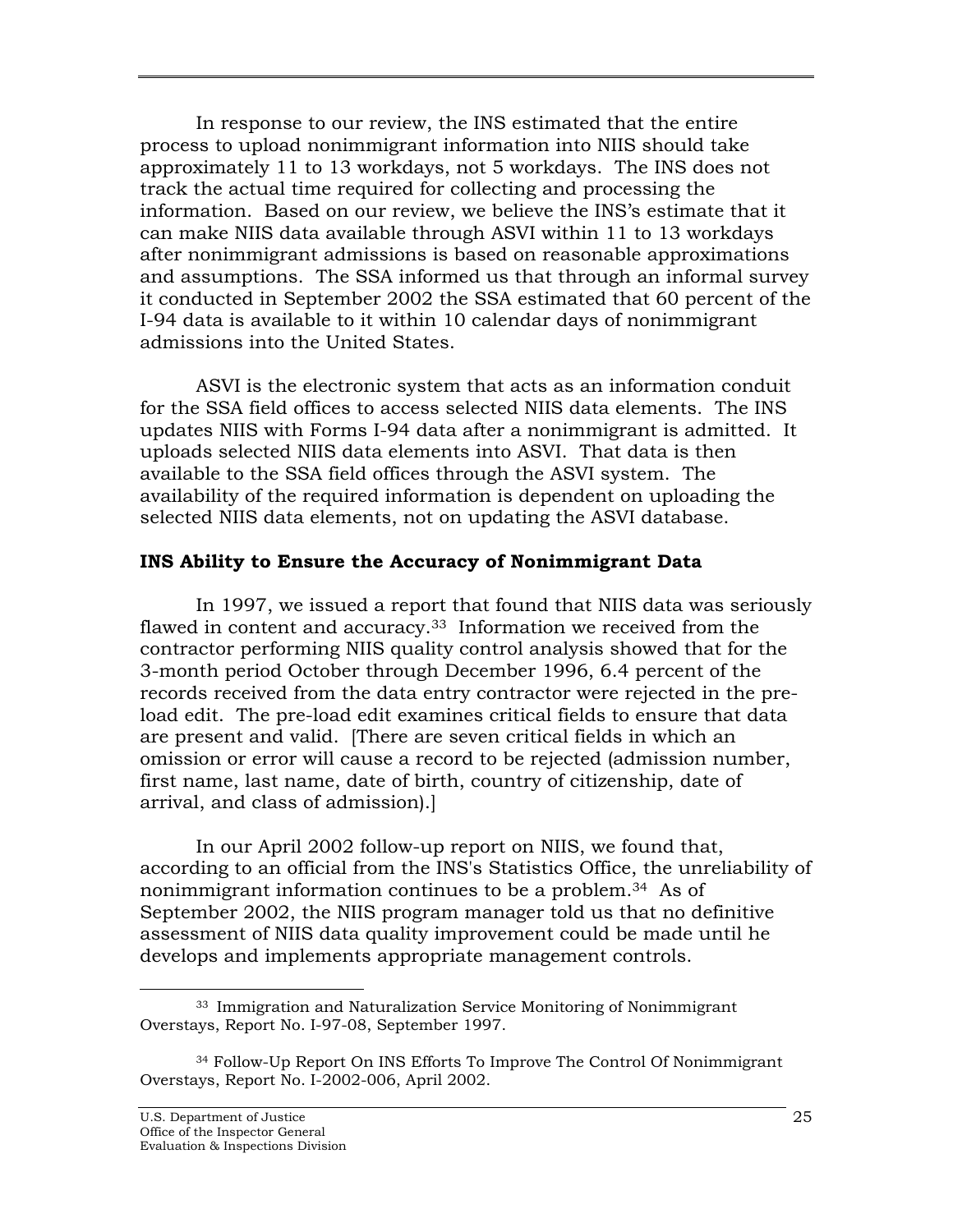The NIIS program manager told us that he is developing a monthly "Fatal Error Report," which will be implemented by the DEC at the end of 2002. This report will track the source of incorrect data and allow for remedial action to improve data quality. The report will provide a list of errors by POE, POE inspection station, stamp number, and type of error.

 The INS is also updating the Inspector's Field Manual with new instructions that will clearly state that inspectors should take the time necessary to accurately and fully complete Form I-94 while the nonimmigrant is present.